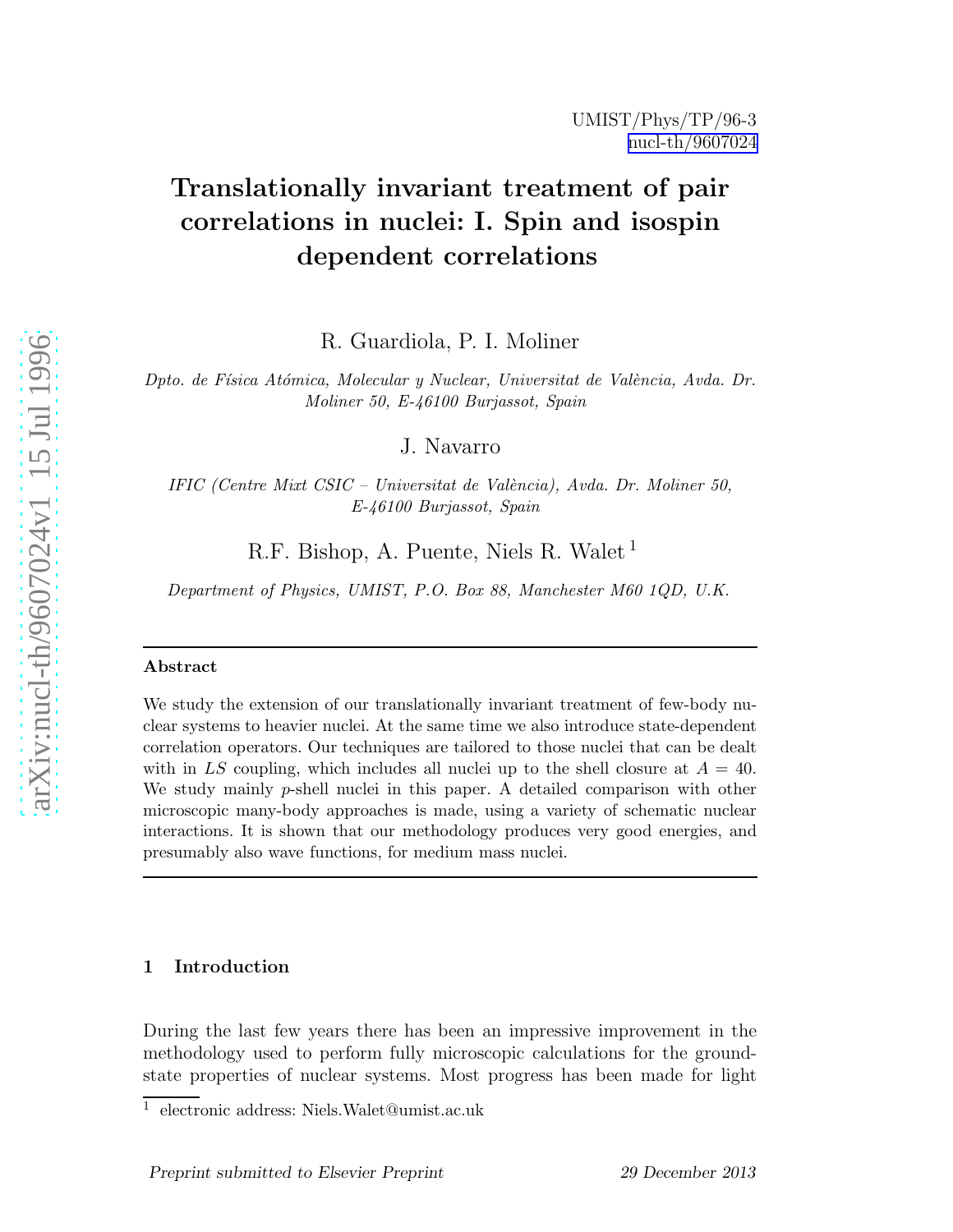nuclei, particularly the systems of three and four nucleons, where quite different methods, including Monte Carlo methods [1], Faddeev and Faddeev-Yakubovski methods [2], hyperspherical harmonic expansions [3], and translationally invariant configuration interaction methods [4], have been pushed to a high level of reliability.

Ideally one would like to extend as many of the methods as possible to heavier systems. Unfortunately, however, some of these methods are specially designed for very light systems, and cannot easily be extended to heavier systems. The Green's function Monte Carlo methods have been extended to systems of up to six nucleons, but it is unlikely that such methods will be able to tackle systems with more than a few additional nucleons in the foreseeable future. The hyperspherical harmonic method is also limited in the number of nucleons it can treat, even though the Pisa group has started an ambitious project for p-shell nuclei. Arias de Saavedra et al. [5] have recently investigated the application of the Fermi hypernetted chain (FHNC) method to heavier nuclei, with some apparent success. Another promising approach is one based on a stochastic variational principle [6], but this method is also limited to relatively light nuclei. We should also mention the variational Monte Carlo calculations of  $^{16}O$  [7,8] which have considered realistic interactions. These impressive calculations, however, have used a multiplicative cluster expansion to deal with the operatorial structure of the trial wave function.

In this paper we shall discuss another approach, which was pioneered by us some years ago [4]. This translationally invariant configuration interaction (TICI) method was inspired by the coupled cluster (CC) method. In its lowestorder implementation (CC2) the coupled cluster method consists of using wave functions obtained by acting on a reference state with the exponentiated oneand two-body correlation operators,  $\exp[S_1 + S_2]$ . The CC method is most naturally formulated in the occupation-number representation. However, as was to be expected, we found very slow convergence with respect to the cutoff on the single-particle basis in this representation. This led us to consider a linearised form of the CC2 approach, namely the TICI2 method, which also includes pair correlation effects but which can easily be converted to coordinate representation. It has the trial wave function

$$
|\Psi\rangle = \sum_{i < j} f(r_{ij}) |\Psi_0\rangle. \tag{1}
$$

In order to remove spurious effects due to the centre-of-mass motion the uncorrelated wave function  $|\Psi_0\rangle$  must be a harmonic-oscillator shell-model function. In contrast to the standard CC2 method, the TICI2 method is variational, and leads to an upper bound to the ground-state energy.

The simple form of eq. (1) for the wave function has provided very good es-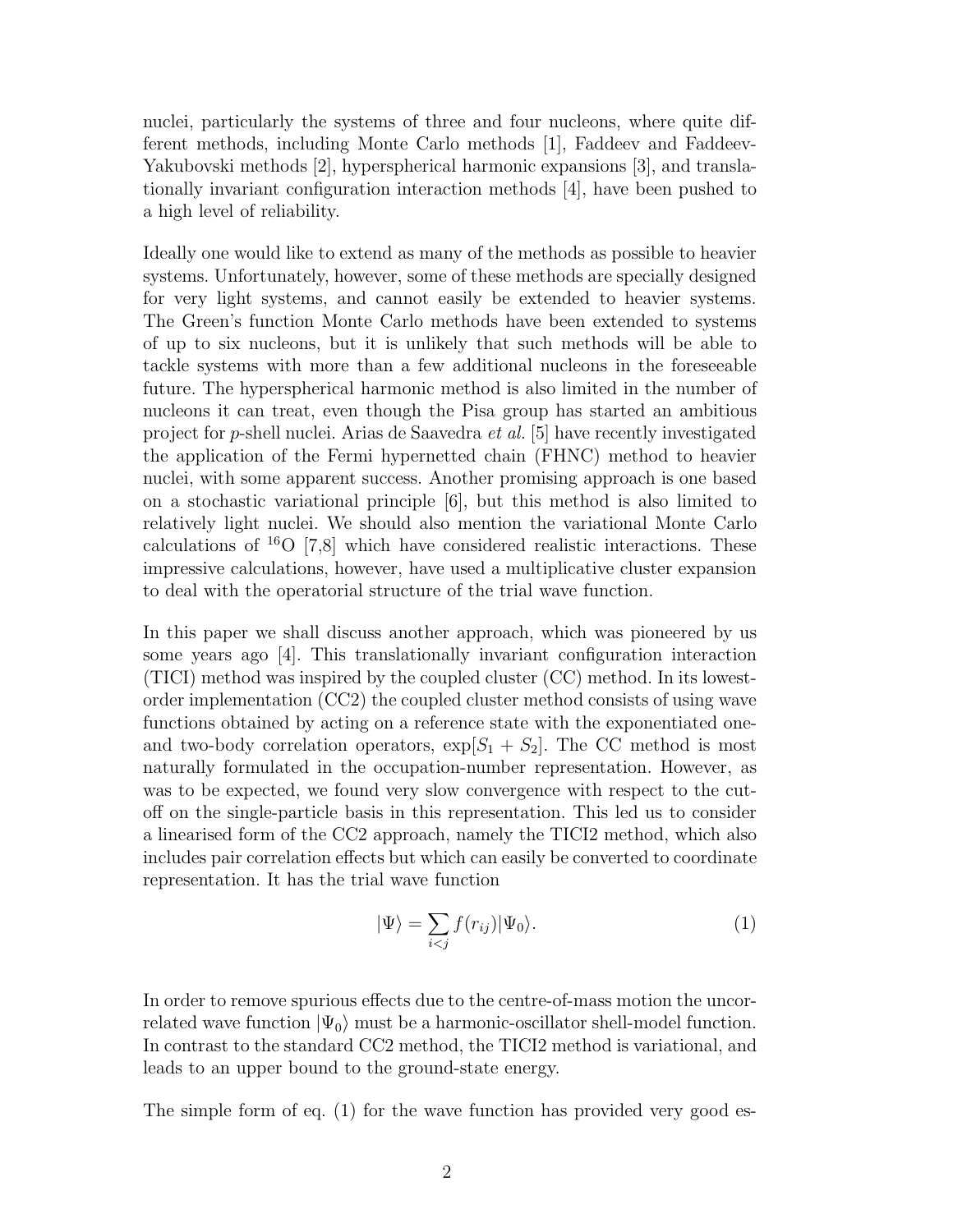timates of the ground-state energy of <sup>4</sup>He for simple Wigner forces [4]. When we revert to occupation-number representation, we find that the Ansatz (1) corresponds to the most general shell-model excitation operators containing both one particle-one hole and two particle-two hole components. These components have to be appropriately related so as to ensure the translational invariance.

One obvious improvement of this Ansatz is the introduction of three-body correlations, of the form

$$
|\Psi\rangle = \left(\sum_{i < j} f(r_{ij}) + \sum_{i < j < k} g(r_{ij}, r_{ik}, r_{jk})\right) |\Psi_0\rangle. \tag{2}
$$

Our calculations using this form of trial wave function, with a simple model interaction in <sup>4</sup>He, produced almost the exact energy for the ground state [4]. As one can see, we have a systematic way of improving the wave function, by adding terms of physical relevance. One may expect that, in medium light nuclei, one must include only up to three- and maybe four-body correlations, in order to get a precise determination of the energy and the structure of the system.

On the other hand, one must also deal with the complex operatorial structure of realistic nucleon-nucleon (NN) interactions, which in turn requires an additional operatorial structure for the correlation operator. At the same time, one also needs to find a way to extend the method to deal with nuclei with a larger number of particles. As is also true for some (but not all) of the other approaches cited above, this extension is trivial, but the underlying computational complexity requires an appreciable effort. We should recall the obvious fact that the expectation value of a two-particle operator, like the NN potential, between states of the type of eq. (1) requires the evaluation of the expectation value of up to six-body operators. These calculations are large but not prohibitively so.

The dual purpose of this work is to show how this kind of computation may be carried out in practice, and also to investigate the importance of the operatorial structure of the pair correlation. In this paper we are considering simple interactions of the V4 form (central, but spin- and isospin-dependent). We also consider a two-particle correlation operator of the same structure, i.e., with the spin- and isospin-dependent form

$$
f_{ij} = f_c(r_{ij}) + f_\sigma(r_{ij})(\vec{\sigma}_i \cdot \vec{\sigma}_j) + f_\tau(r_{ij})(\vec{\tau}_i \cdot \vec{\tau}_j) + f_{\sigma\tau}(r_{ij})(\vec{\sigma}_i \cdot \vec{\sigma}_j)(\vec{\tau}_i \cdot \vec{\tau}_j).
$$
 (3)

In sec. 2 we discuss the computational problems associated with this form of correlation operator and our way of tackling them. Our scheme goes be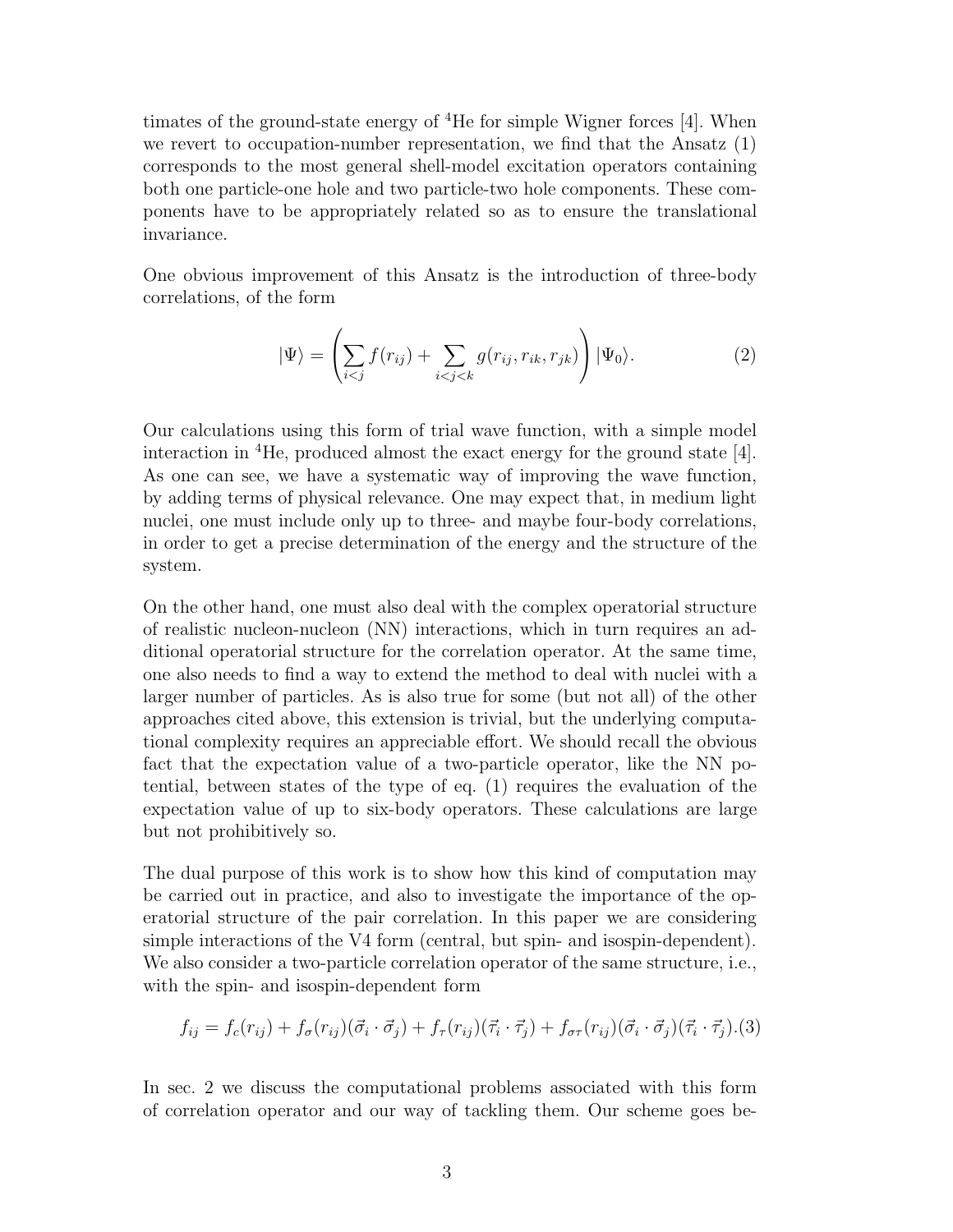yond the typical shell-model methodology, which basically deals with twobody operators. In its current form our calculations are limited to selected nuclei, specifically to those systems which may be described or approximated by spin-isospin saturated wave functions. At the cost of losing the rotational invariance, one may basically deal with  $A = 4n$  nuclei, where n is an integer. For some systems (like, e.g.,  ${}^{12}$ C or  ${}^{8}$ Be) it is actually better to break the rotational symmetry in favour of a deformed structure. In these nuclei the energy of the deformed state is much lower than that built on a spherical state of the  $ji$  coupling scheme. A further restriction on the nuclei we can deal with originates from the fact that our method makes intricate use of LS-coupling. This means that our method will not perform well beyond the shell closure at  ${}^{40}Ca.$ 

Having discussed our methodology in some considerable detail, we then turn to a comparison of results in sec. 3. Our main goal is to gain some insight into both the power of our method and any associated shortcomings. We make a detailed comparison with other many-body methods and exact results where available. Finally we draw some conclusions and give an outlook in sec. 4.

## 2 The evaluation of matrix elements

In this section we shall show how to calculate matrix elements of a V4-type potential, when the correlations are of the form given in eq. (3). We present all reductions of the required A-body matrix elements by identifying the minimal set of integrals that we are required to calculate. The reduction of spin and isospin degrees of freedom is also discussed, for the case of saturated systems.

The discussion has been limited to the case of the expectation value of the potential, which is the most complex quantity we need to evaluate. A similar, but much less complicated, analysis can be carried out for the kinetic energy operator as well as for the computation of the norm of the pair-correlated state.

## 2.1 Diagrammatic analysis

Let  $|\Psi_0\rangle$  represent an independent-particle harmonic-oscillator shell-model wave function for the nucleus under consideration. For the case of the spinisospin saturated systems in which we are interested, this uncorrelated state may be represented by a *single* Slater determinant, which is hence fully characterised by the enumeration of the occupied single-particle states. Moreover, given that we are dealing with spin- and isospin-saturated systems, it is only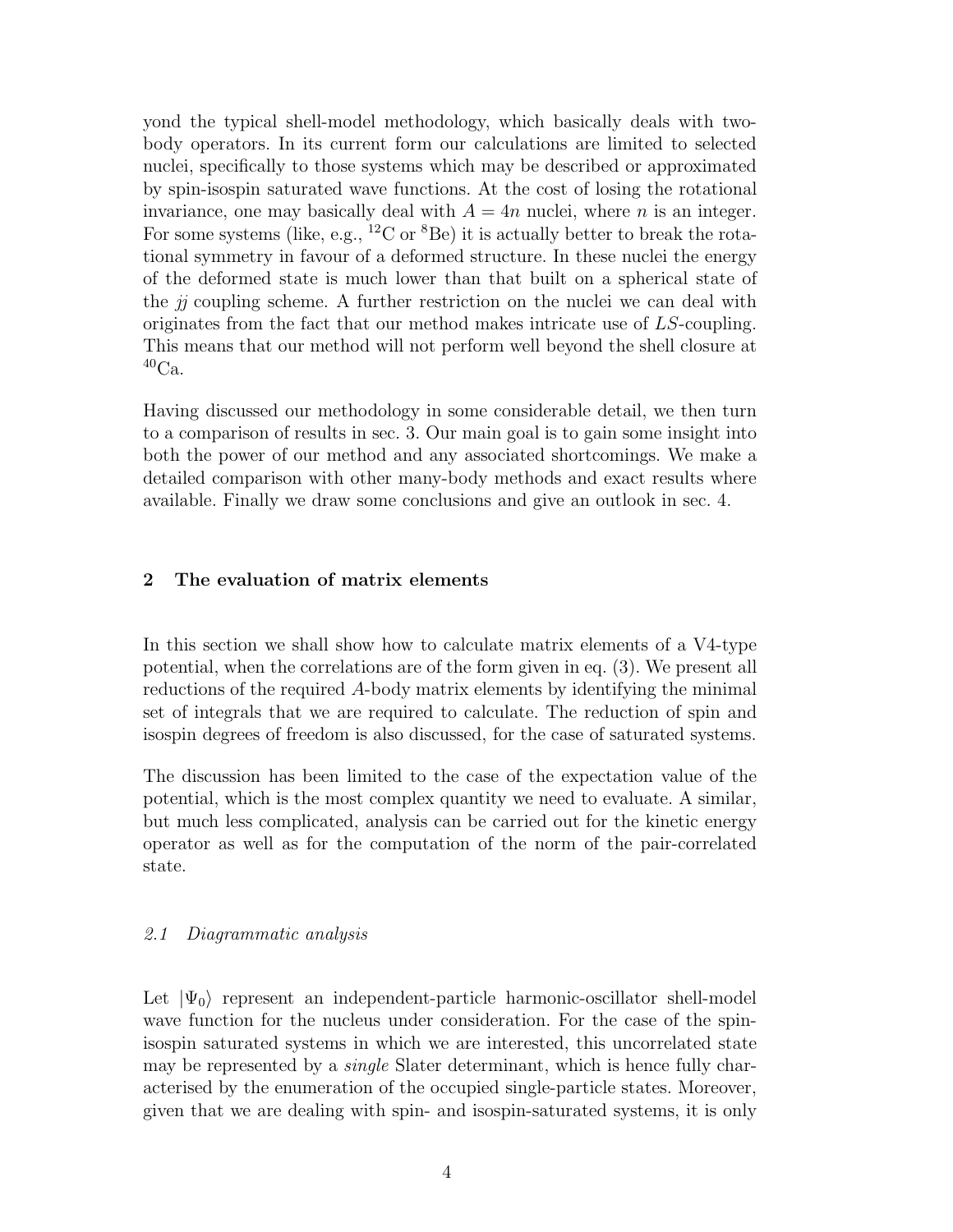necessary to specify the harmonic oscillator states occupied, and we can ignore spin and isospin for the characterisation of the states. For example, the uncorrelated state for <sup>16</sup>O requires the four single-particle states 0s,  $0p_{+1}$ ,  $0p_0$  and  $0p_{-1}$ , where the subscript refers to the magnetic quantum number. We can transform to a Cartesian basis where the occupied single-particle states are represented by the three harmonic oscillator quantum numbers  $(n_x, n_y, n_z)$ . The reference state for <sup>16</sup>O in this basis consists of Slater determinant formed from the four occupied states  $(0, 0, 0)$ ,  $(1, 0, 0)$ ,  $(0, 1, 0)$  and  $(0, 0, 1)$ .

Consider now the expectation value of the potential energy operator, given by

$$
\langle V \rangle = \langle \Psi_0 | \sum_{i < j} f_L(ij) \sum_{k < l} V(kl) \sum_{m < n} f_R(mn) | \Psi_0 \rangle,\tag{4}
$$

where the subscripts L and R identify (for later ease of discussion) the correlation operators at the left hand side and the right hand side of the potential operator, respectively. The indices in parentheses label the particles involved in the corresponding correlation or potential operator. When we expand the sums in eq. (4) there appears a total of  $\begin{pmatrix} A \\ 2 \end{pmatrix}$  $\binom{A}{2}^3$  terms. One way to classify the individual terms is by the number  $N$  of particles involved. This number ranges from 2 (e.g., a term  $f_L(12)V(12)f_R(12)$ ) up to six (e.g., a term  $f_L(12)V(34)f_R(56)$ ). Moreover, in order to reduce the  $A$ -particle matrix element to an  $N$ -particle matrix element it is convenient to decompose the operator of eq. (4) into a sum of *symmetric* N-body operators. It is very simple to make a diagrammatic analysis of these operators by assigning to all  $f$ 's and  $V$ 's a line connecting the points specified in their arguments [4]. The topologically distinct diagrams constitute a natural basis for the expansion of the matrix elements.

With some patience one then obtains the decomposition

$$
\sum_{i < j} f_L(ij) \sum_{k < l} V(kl) \sum_{m < n} f_R(mn) = \sum_{d=1}^{16} \sum_{i_1 < i_2 < \dots < i_{N_d}} \mathcal{O}_{i_1 i_2 \dots i_{N_d}}^d \tag{5}
$$

where the symmetric operators  $\mathcal{O}^d$  are defined in table 1. To clarify the meaning of this table, let us evaluate, for example, the three body part of  $f_L V f_R$ . According to the table it can be expanded in the diagrams 2 till 5 as

$$
(f_L V f_R)_{i_1 i_2 i_3} = \sum_P [f_L(i_1 i_2) V(i_1 i_2) f_R(i_1 i_3) + f_L(i_1 i_2) V(i_1 i_3) f_R(i_1 i_3) +
$$
  

$$
f_L(i_1 i_2) V(i_1 i_3) f_R(i_1 i_2) + f_L(i_1 i_2) V(i_1 i_3) f_R(i_2 i_3)]
$$

where the sum over permutations  $P$  includes the six permutations of the triplet  $(i_1i_2i_3)$ . In other cases there may be restrictions on the permutations, as mentioned in the table. The number of permutations  $P_d$  of a given diagram under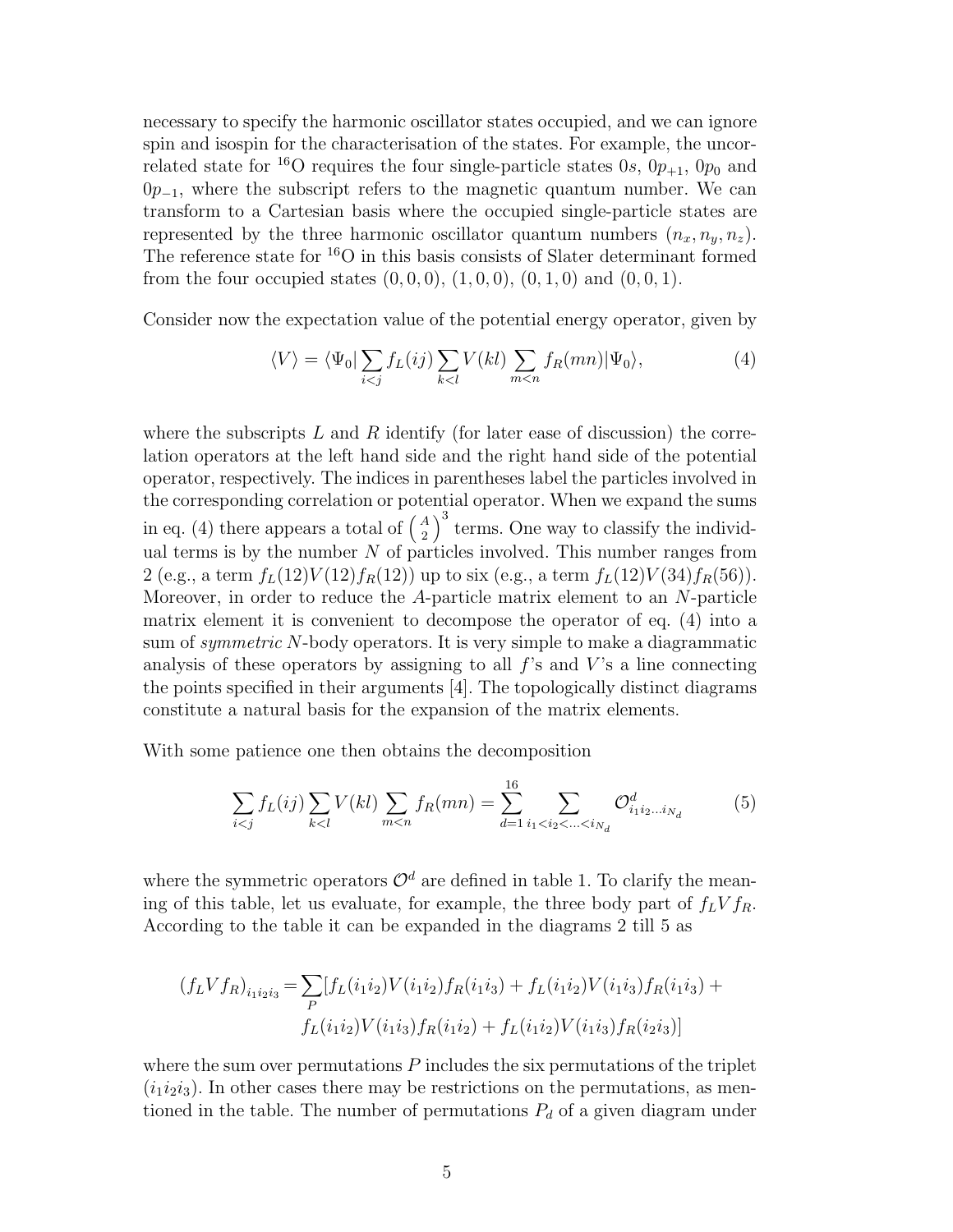these restriction is listed in the last column of the table. This allows the enumeration of the diagrams to be checked, since they must satisfy the equality

$$
\left(\begin{array}{c}A\\2\end{array}\right)^3 = \sum_{d=1}^{16} P_d \left(\begin{array}{c}A\\N_d\end{array}\right)
$$

where d refers to a given diagram, and  $N_d$  is the number of particles involved in that diagram.

After this classification, the expectation value of a given diagram between Slater determinantal wave functions is reduced to

$$
\langle \Psi_0 | \sum_{i_1 < ... < i_{N_d}} \mathcal{O}_{i_1...i_{N_d}}^d | \Psi_0 \rangle
$$
  
=  $\frac{1}{N_d!} \sum_{i_1...i_{N_d}=1}^A \langle \psi_{i_1}(1) ... \psi_{i_{N_d}}(N_d) | \mathcal{O}_{1...N_d}^d | \sum_P \epsilon_P \psi_{Pi_1}(1) ... \psi_{Pi_{N_d}}(N_d) \rangle$ . (6)

This equation requires further explanation. The single-particle states are represented by the wave functions  $\psi_i(j)$ , which also includes a spinor and an isospinor. Here the subscript i refers to the single particle state, and the index in parenthesis specifies the particle involved. The right-hand side of the equation also includes a sum over permutations of the single-particle state labels, without any restriction. Note that the sum over single particle states extends over all occupied orbitals.

A very important reduction in the computation is related to a further symmetry of eq. (6), and refers to the sum of permutations (not explicitly written in this equation) which enter into the definition of  $\mathcal{O}^d$ . It turns out that each of these permutations gives the same contribution to the matrix element, so that it is not necessary to evaluate all permutations separately. It is sufficient to consider one of the diagrams contributing to  $\mathcal{O}^d$ , and multiply the resulting expectation value by the number of permutations of the diagram given in the last column of table 1.

## 2.2 The spin and isospin degrees of freedom

To evaluate a given matrix element, eq. (6), one must sum over all occupied single-particle states. In the case of spin-isospin saturated systems, the index labelling the single-particle states may be split into three pieces,

$$
i \equiv (i^s, i^\sigma, i^\tau)
$$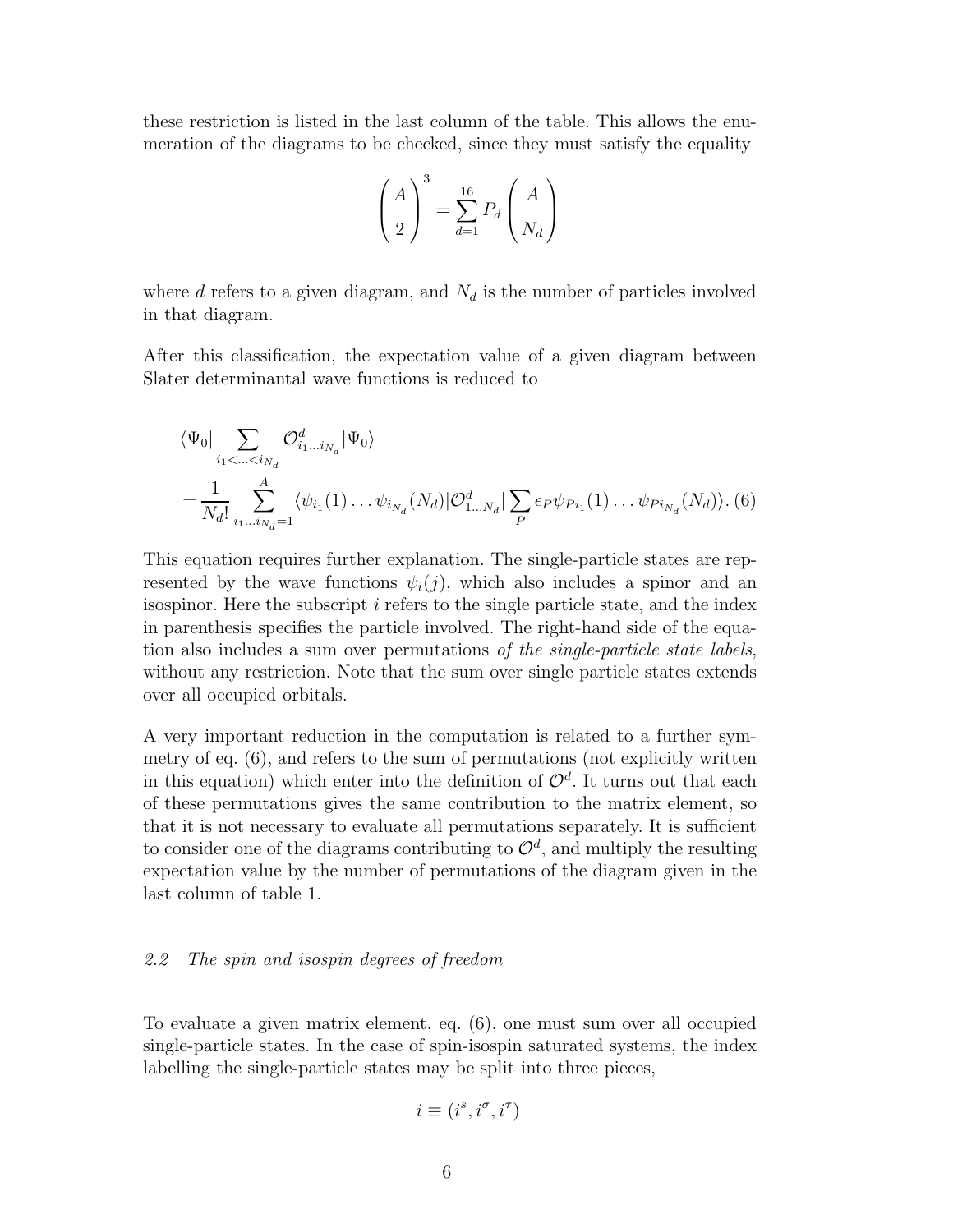The topologically distinct diagrams for potential matrix elements. The column labelled d gives a unique label for each diagram,  $N_d$  specifies the number of particles involved. The column labelled  $f_L$  gives the particle labels  $(ij)$  of the left-hand side correlation function, V those  $(kl)$  of the potential and  $f_R$  those  $(mn)$  of the right-hand side correlation. The diagrams must be symmetrised with respect to the particle labels  $i_1 \ldots i_{N_d}$  involved, but with some restrictions to avoid overcounting. These restrictions are given by the order in which the labels appear on the functions  $f_{L,R}$  and V. The number of permutations  $P_d$  under these restrictions is given in the last column.

| $d_{\cdot}$    | $N_d$ $f_L$    |    | V  | $f_R$ | Restrictions                                                        | $P_d$ |
|----------------|----------------|----|----|-------|---------------------------------------------------------------------|-------|
|                |                | ij | kl |       | $mn$ on Permutations                                                |       |
| $\mathbf 1$    | $\overline{2}$ |    |    |       | $i_1 i_2 \quad i_1 i_2 \quad i_1 i_2 \quad i < j$                   | 1     |
| $\sqrt{2}$     | 3              |    |    |       | $i_1i_2$ $i_1i_2$ $i_1i_3$ None                                     | 6     |
| 3              |                |    |    |       | $i_1i_2$ $i_1i_3$ $i_1i_3$ None                                     | 6     |
| $\overline{4}$ |                |    |    |       | $i_1i_2$ $i_1i_3$ $i_1i_2$ None                                     | 6     |
| $\bf 5$        |                |    |    |       | $i_1i_2$ $i_1i_3$ $i_2i_3$ None                                     | 6     |
| 6              | $\overline{4}$ |    |    |       | $i_1 i_2 \quad i_1 i_2 \quad i_3 i_4 \quad i < j, \ m < n$          | 6     |
| $\overline{7}$ |                |    |    |       | $i_1 i_2 \quad i_3 i_4 \quad i_3 i_4 \quad i < j, \ m < n$          | 6     |
| 8              |                |    |    |       | $i_1 i_2 \quad i_3 i_4 \quad i_1 i_2 \quad i < j, \ k < l$          | $\,6$ |
| 9              |                |    |    |       | $i_1i_2$ $i_1i_3$ $i_3i_4$ None                                     | 24    |
| 10             |                |    |    |       | $i_1i_2$ $i_1i_3$ $i_1i_4$ None                                     | 24    |
| 11             |                |    |    |       | $i_1i_2$ $i_3i_4$ $i_1i_3$ None                                     | 24    |
| 12             |                |    |    |       | $i_1i_2$ $i_2i_3$ $i_1i_4$ None                                     | 24    |
| 13             | $\overline{5}$ |    |    |       | $i_1 i_2 \quad i_3 i_4 \quad i_1 i_5 \quad k < l$                   | 60    |
| 14             |                |    |    |       | $i_1 i_2 \quad i_1 i_3 \quad i_4 i_5 \quad m < n$                   | 60    |
| 15             |                |    |    |       | $i_1 i_2 \quad i_3 i_4 \quad i_3 i_5 \quad i < j$                   | 60    |
| 16             | 6              |    |    |       | $i_1 i_2 \quad i_3 i_4 \quad i_5 i_6 \quad i < j, \ k < l, \ m < n$ | 90    |

where s,  $\sigma$  and  $\tau$  refer to space, spin and isospin, respectively. The sum over all occupied states is equivalent to a sum over harmonic-oscillator states, together with a replacement of all products of spin and isospin operators by their respective traces.

The computation of the trace requires a further reduction, since it interferes with the calculation of permutations. Each of the permutations appearing in the N-particle state of eq.  $(6)$  can be split into three independent permuta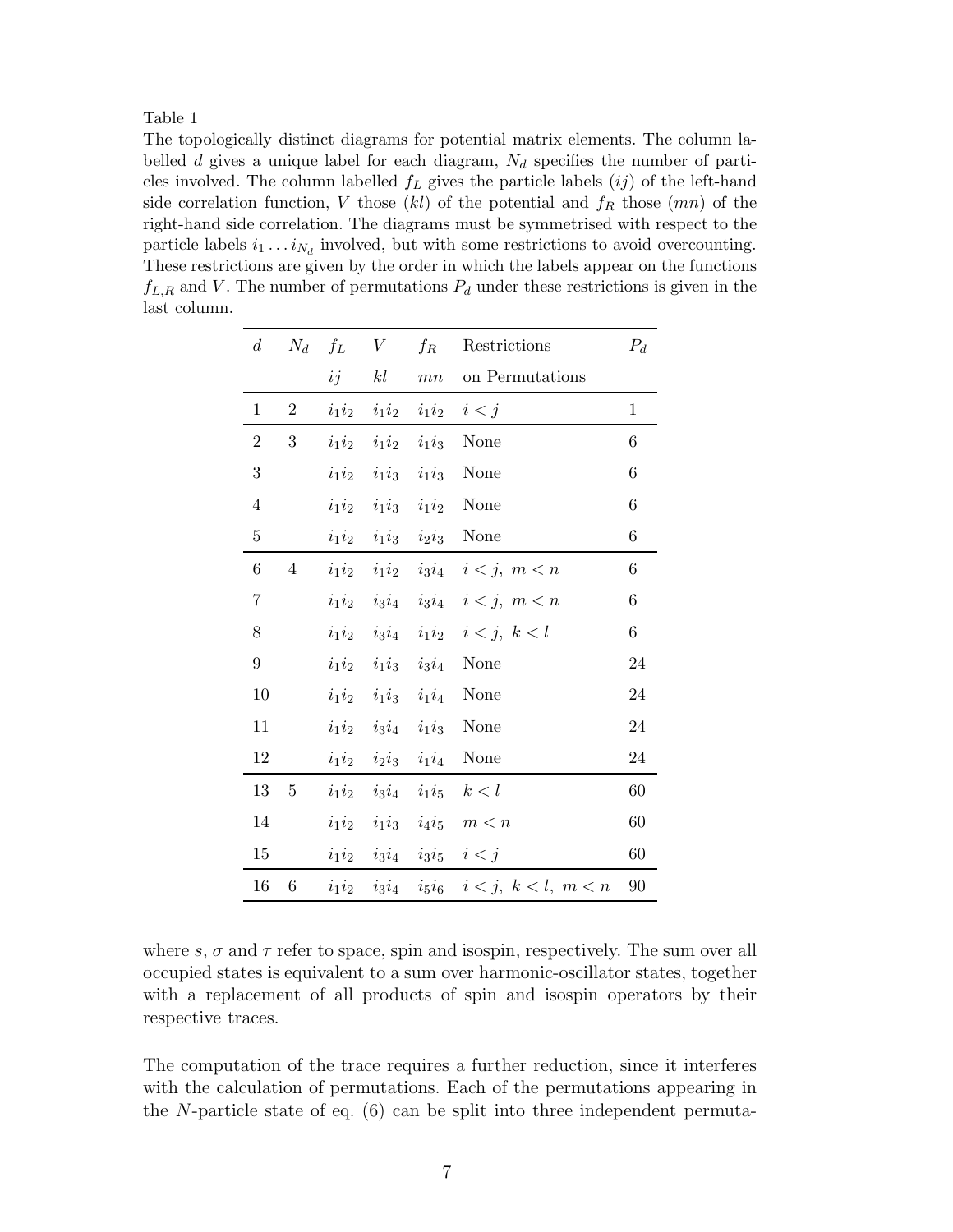tions, as can be seen from the pair-wise exchange

$$
(ij) \equiv (i^s j^s)(i^{\sigma} j^{\sigma})(i^{\tau} j^{\tau}).
$$

The pairwise permutations referring to spin and isospin indices can be implemented by having familiar spin and isospin exchange operators,  $P_{ij}^{\sigma}$  and  $P_{ij}^{\tau}$ act on the wave function. Thus the spin and isospin part of the permutation P,  $P^{\sigma}$  and  $P^{\tau}$ , can be written as products of exchange operators, which can be included inside the trace over spin and isospin.

We thus obtain the matrix element

$$
\langle \Psi_0 | f_L(ij) V(kl) f_R(mn) | \Psi_0 \rangle
$$
  
= 
$$
\sum_{pqr} \sum_{i_1^s...i_N^s=1}^{A/4} \sum_P \epsilon_P \text{Tr} \left( \Theta_{ij}^p \Theta_{kl}^q \Theta_{mn}^r P_{i_1^{\sigma}...i_N^{\sigma}}^{\sigma} P_{i_1^{\tau}...i_N^{\tau}}^{\tau} \right)
$$
  

$$
\langle \phi_{i_1^s}(1) ... \phi_{i_N^s}(N) | f_L^p(r_{ij}) V^q(r_{kl}) f_R^r(r_{mn}) | \phi_{Pi_1^s}(1) ... \phi_{Pi_N^s}(N) \rangle.
$$
 (7)

Here the  $\phi$ 's are the spatial (harmonic oscillator) parts of the single-particle wave functions  $\psi$  in eq. (6). Since all spin and isospin sub-states are filled, each harmonic oscillator state can be occupied at most four times. Both the left and right correlation operators have been expanded in a basis of operators,

$$
f(ij) = \sum_{k} f^{k}(r_{ij}) \Theta^{k}(ij),
$$
\n(8)

with a similar expansion for the potential operator. A quite convenient basis for a V4 form is the set of spin and isospin exchange operators,

$$
\Theta^{1}(ij) = 1, \ \Theta^{2}(ij) = P_{ij}^{\sigma}, \ \Theta^{3}(ij) = P_{ij}^{\tau}, \ \Theta^{4}(ij) = P_{ij}^{\sigma} P_{ij}^{\tau}.
$$
 (9)

Since the spin and isospin permutation operators can also be written as product of exchange operators, we now have to evaluate the trace of a long string of exchange operators.

### 2.3 The computation of traces

For the case of a V4 set of operators, both for correlations and interaction, the calculation of the traces is rather simple. For an N-particle subsystem, a given spin (or isospin) state may be represented by a column vector of  $2^N$ components, where a given component defines all orientations of the N spins.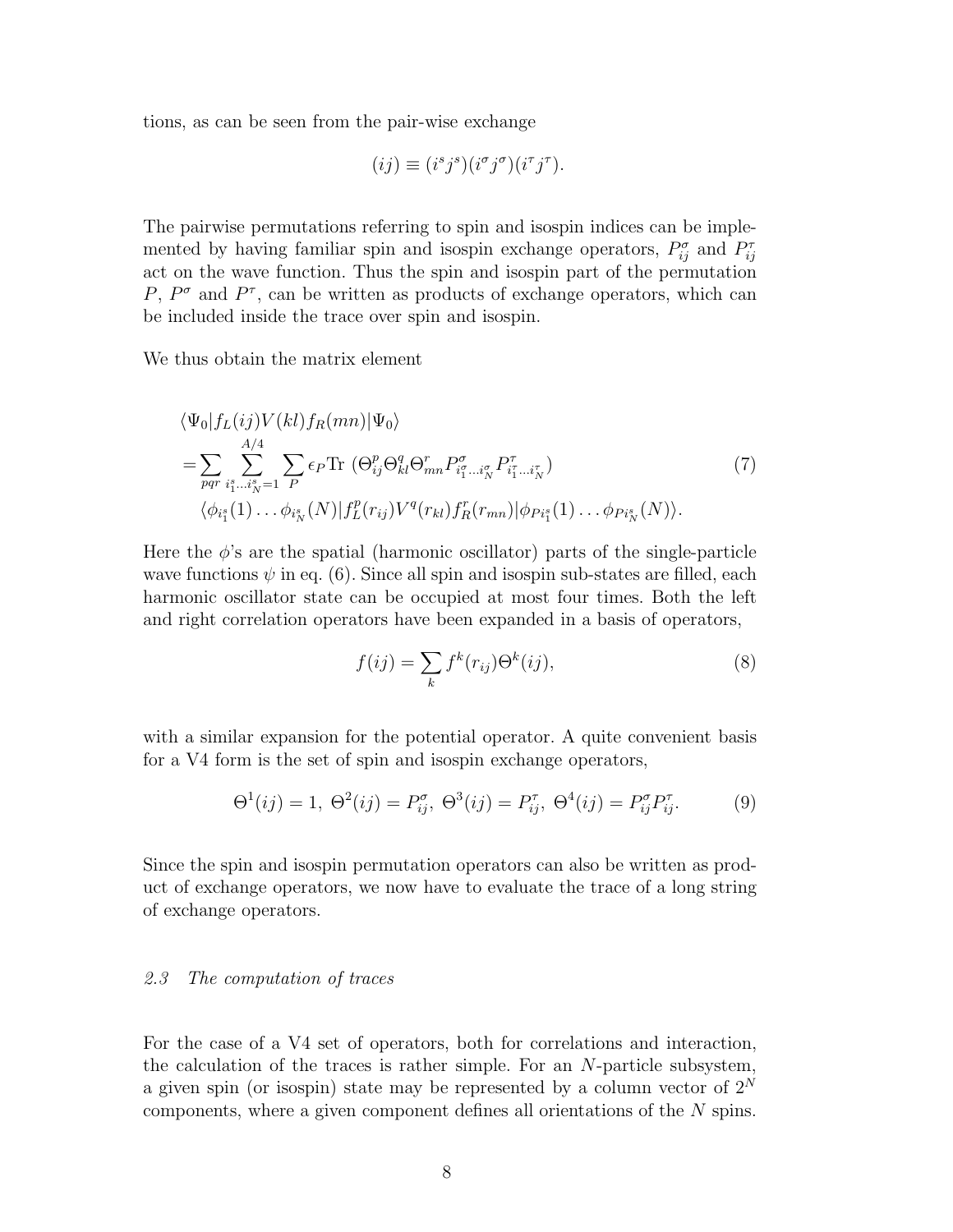A simple representation is obtained by assigning a binary sequence to a given set  $[\sigma_1, \sigma_2, \ldots, \sigma_N]$  of spins:

$$
\mathcal{N} = \sigma_1 + 2\sigma_2 + 4\sigma_3 \dots + 2^{(N-1)} \sigma_N \tag{10}
$$

where we use  $\sigma_i = 0$  for spin up, and  $\sigma_i = 1$  for spin down.

With this notation, a spin exchange operator is represented by a  $2^N \times 2^N$  matrix with only one non-zero element per row and column. This facilitates the storage of matrices, the multiplication of exchange operators and the computation of the trace.

We have to evaluate a large number of traces, since we have four components for the left correlation, the potential and the right correlation, as well as the 720 permutations of a six-particle subsystem, leading to a total of  $720 \times 4^3 = 46080$ . With the representation introduced above it is however rather straightforward – and very efficient – to write a computer program that evaluates all these traces.

# 2.4 Spatial integrals

In order to make the calculation manageable we expand the correlation functions in a set of Gaussians,

$$
f^p(r) = \sum_i c_i^p \exp(-\beta_i r^2),\tag{11}
$$

a technique that has been proven to give an excellent representation of the correlation function f if we include negative as well as positive values of  $\beta$  [4]. This is well matched to the use of harmonic oscillator single-particle states, since the required space integrals can be shown to be of the form of the product of an exponential of a positive-definite quadratic form with a polynomial.

If the potential is a combination of Gaussians, like the S3 interaction of Afnan and Tang [9], it may also be absorbed into the quadratic form in the exponential. Then, the required integrals can be computed by using a recurrence relation [10].

For other algebraic forms, we can follow two routes. One is to fit a set of Gaussians to the potential, and apply the technique discussed above. We choose to follow another route [10], where we perform all integrals apart from those involving the coordinates in the potential by the technique sketched above. The remaining one-dimensional integral may then be computed by means of a suitable numerical method.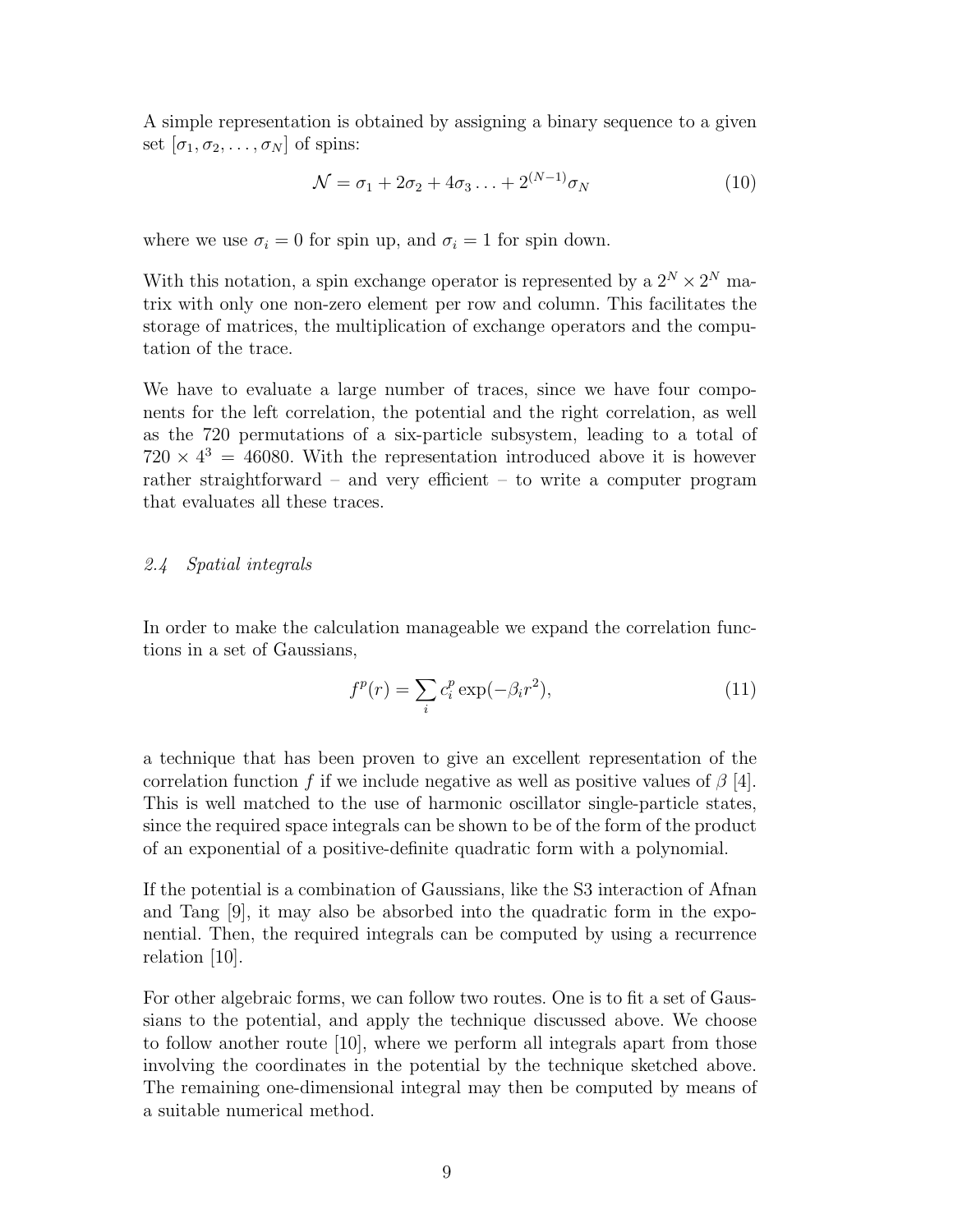#### 2.5 Solution

Since the different components in the decomposition of eq. (11) of the correlation function are not orthogonal, the expectation value of the energy can be given in the form

$$
E(\{c_i^p\}) = \frac{\sum_{(ip),(jq)} c_i^{p*} \mathcal{H}_{ij}^{pq} c_j^q}{\sum_{(ip),(jq)} c_i^{p*} \mathcal{N}_{ij}^{pq} c_j^q}
$$
(12)

where  $c_i^p$  $i<sub>i</sub><sup>p</sup>$  is the coefficient multiplying the *i*th Gaussian in the correlation function attached to operator p. If we now optimise with respect to  $c_i^{p*}$  we end up with a generalised eigenvalue problem

$$
\sum_{(jq)} \mathcal{H}_{ij}^{pq} c_j^q = \lambda \sum_{(jq)} \mathcal{N}_{ij}^{pq} c_j^q.
$$
 (13)

The lowest eigenvalue  $\lambda$  gives the approximation for the ground-state energy.

## 2.6 The helium case

The four-nucleon system deserves a special treatment, since the decomposition of the two-particle correlation introduced in eq. (8) is over-complete for this special nucleus. This fact is related to the special form of the uncorrelated state, which is fully space-symmetric, so that the action of the operators tied to the correlation function is strongly simplified. In particular, the action of the spin-isospin exchange operator  $P_{ij}^{\sigma}P_{ij}^{\tau}$  is equivalent to  $-1$ , and the action of  $P_{ij}^{\sigma}$  is the same as the action of  $-\check{P}_{ij}^{\tau}$ . Clearly, one should limit the general form of the correlation so as not to create duplicate basis states, since this will give rise to problems when solving the generalised eigenvalue problem of eq.  $(13)$ . Specifically, the state-dependent correlation of the V4 type for  ${}^{4}$ He should include only the central scalar (Wigner) and spin-exchange (Bartlett) pieces. Equivalently, one may include two separate correlation functions, one for the singlet channels and one for the triplet channels.

## 3 Results

Using our technology we have set out to calculate the binding energy of  ${}^{4}$ He,  ${}^{8}$ Be,  ${}^{12}$ C and  ${}^{16}$ O. The results are presented in table 2. In order to allow for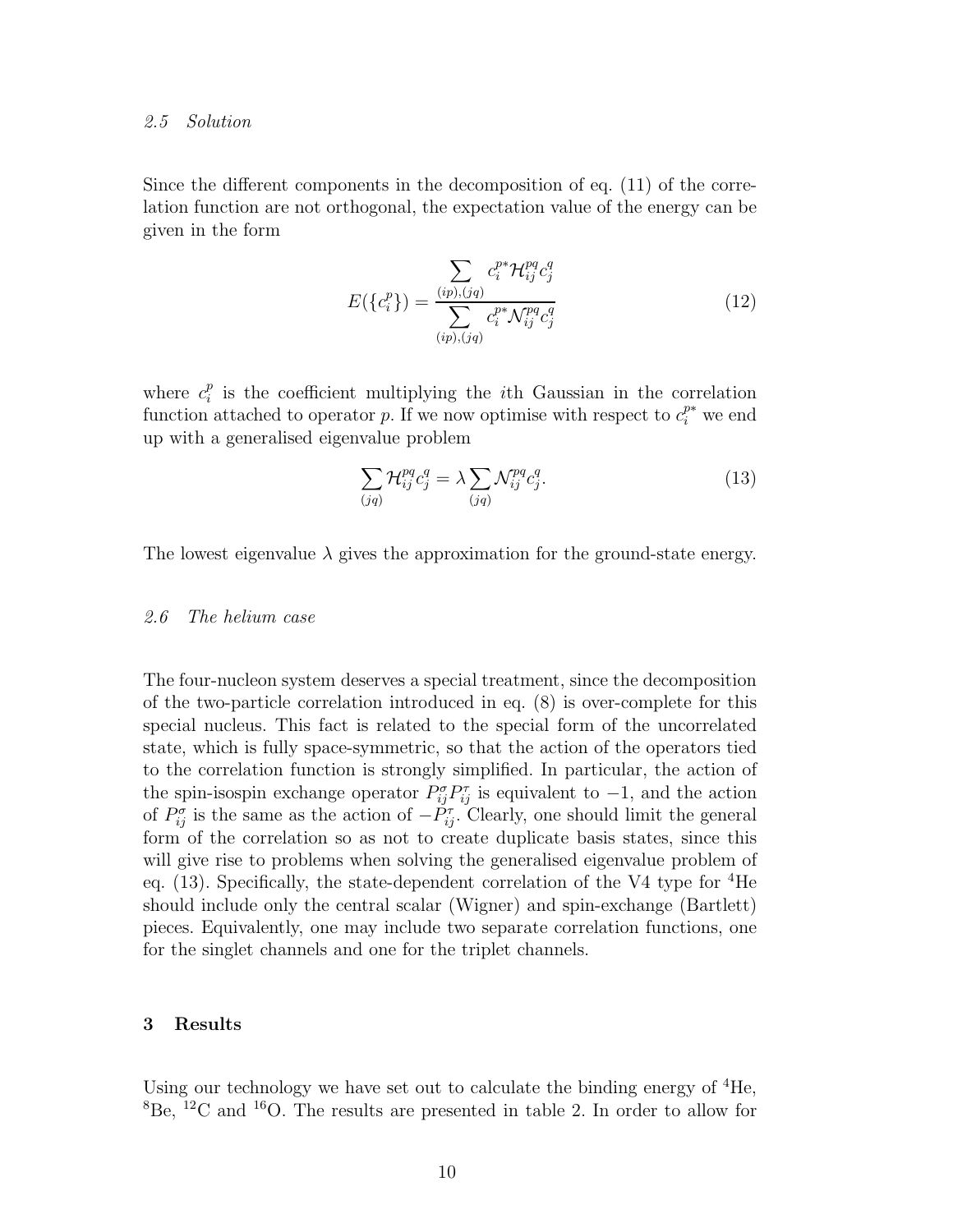Energies of p-shell nuclei for the five interactions considered, B1, S3, MS3, MT I/III and MT V. The column labelled SI corresponds to a purely scalar (stateindependent) pair correlation, and the column labelled SD corresponds to a (statedependent) pair correlation of V4 type.

| B1 interaction       |                              |                |                   |  |  |
|----------------------|------------------------------|----------------|-------------------|--|--|
| <b>Nucleus</b>       | $\alpha$ (fm <sup>-1</sup> ) | $E_{SI}$ (MeV) | (MeV)<br>$E_{SD}$ |  |  |
| $\rm ^4He$           | 0.729                        | $-37.86$       | $-37.86$          |  |  |
| ${}^{8}Be$           | 0.595                        | $-49.18$       | $-61.30$          |  |  |
| ${}^{12}C$           | 0.595                        | $-84.91$       | $-103.93$         |  |  |
| ${}^{16}O$           | 0.602                        | $-145.94$      | $-167.30$         |  |  |
| S3 interaction       |                              |                |                   |  |  |
| $^{4}$ He            | 0.717                        | $-25.41$       | $-28.19$          |  |  |
| ${}^{8}Be$           | 0.633                        | $-34.15$       | $-44.26$          |  |  |
| ${}^{12}C$           | 0.671                        | $-71.14$       | $-87.78$          |  |  |
| ${}^{16}O$           | 0.707                        | $-141.64$      | $-164.88$         |  |  |
| MS3 interaction      |                              |                |                   |  |  |
| $^{4}$ He            | 0.713                        | $-25.41$       | $-27.99$          |  |  |
| ${}^{8}Be$           | 0.582                        | $-26.26$       | $-37.30$          |  |  |
| ${}^{12}C$           | 0.588                        | $-46.22$       | $-62.99$          |  |  |
| ${}^{16}O$           | 0.596                        | $-85.56$       | $-105.64$         |  |  |
| MT I/III interaction |                              |                |                   |  |  |
| ${}^4\mathrm{He}$    | 0.741                        | $-29.45$       | $-30.81$          |  |  |
| ${}^{8}Be$           | 0.660                        | $-46.67$       | $-52.67$          |  |  |
| ${}^{12}C$           | 0.698                        | $-99.05$       | $-109.04$         |  |  |
| $^{16}$ O            | 0.744                        | $-194.10$      | $-207.52$         |  |  |
| MT V interaction     |                              |                |                   |  |  |
| $^{4}$ He            | 0.741                        | $-29.45$       | $-29.45$          |  |  |
| ${}^{8}Be$           | 0.869                        | $-129.25$      | $-130.23$         |  |  |
| ${}^{12}C$           | 0.997                        | $-425.99$      | $-429.44$         |  |  |
| $^{16}O$             | 1.078                        | $-966.65$      | $-973.67$         |  |  |

the best possible comparison with existing results in the literature we have investigated the Brink-Boeker B1 potential [11], the Afnan-Tang S3 potential [9], the modified S3 (MS3) potential [12], and the Malfliet-Tjon MT I/III and MT V potentials [13]. We have optimised the value of  $\alpha$ , the inverse lengthscale of the harmonic oscillator, for the case of the state-independent (SI), purely central (scalar) correlations, i.e., where we restrict the expansion of eq. (8) to the  $k = 1$  term only. We then performed a calculation with the full state-dependent (SD) V4 type correlation operator, keeping the value of  $\alpha$  fixed. The difference between the results from the use of a central stateindependent (SI) and the use of a state-dependent (SD) correlation operator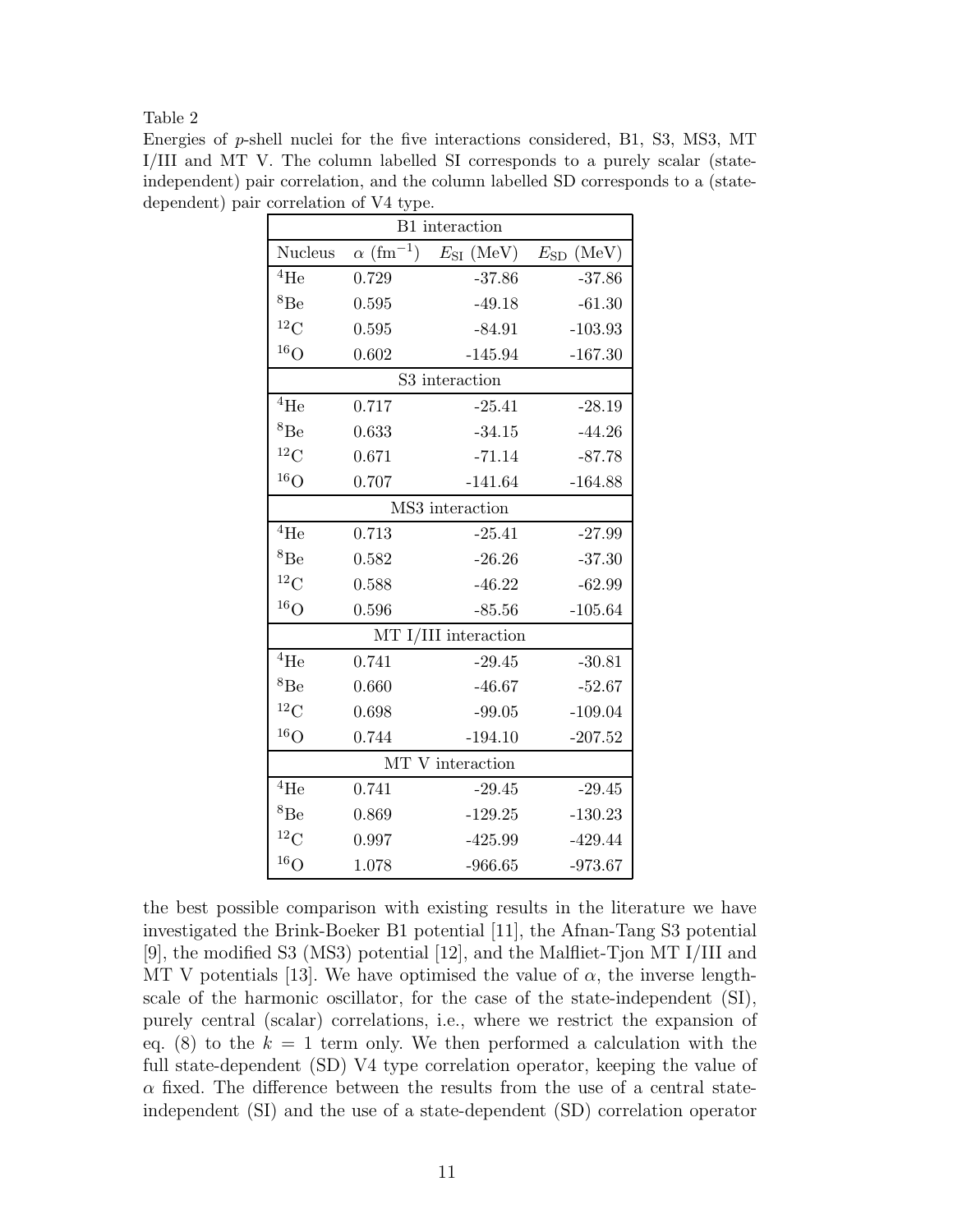is thus probably slightly underestimated. Our calculations for  ${}^{8}$ Be and  ${}^{12}$ C were performed using a non-spherical reference state (in Cartesian notation)

$$
|\Psi_0\rangle = |(0,0,0)^4 (0,0,1)^4\rangle \tag{14}
$$

for <sup>8</sup>Be and a similar state,

$$
|\Psi_0\rangle = |(0,0,0)^4(1,0,0)^4(0,1,0)^4\rangle \tag{15}
$$

for <sup>12</sup>C. We recall that we can only use states of this form since we work so as to have spin and isospin saturation, within an  $LS$  coupling scheme. We have broken the rotation symmetry in these cases, and we no longer get a strict estimate for the ground-state energy, but for the slightly higher intrinsic energy – a weighted average of the energies of the  $J = 0, 2, 4$  states comprising the ground-state band. Nevertheless, such an estimate is preferable to one using a spherical wave function (e.g.,  $|(0s_{1/2})^4 (0p_{3/2})^8\rangle$  for the ground state of <sup>12</sup>C). This can already be seen from a naive calculation of the  ${}^{12}$ C nucleus using harmonic oscillator states and the B1 potential, without correlations. The energies in the spherical state  $|(0s_{1/2})^4(0p_{3/2})^8\rangle$  and in the non-spherical state  $|(0,0,0)^4(1,0,0)^4(0,1,0)^4\rangle$  are -43.11 MeV and -59.04 MeV, respectively, while a shell-model (or configuration interaction) diagonalisation of the Hamiltonian in the 0p-shell gives -62.07 MeV. Thus an uncorrelated estimate based on the deformed state appears to be almost optimal. Note that the energy may be lowered still further by using a deformed single particle basis, i.e., by using different harmonic oscillator parameters along the different axes.

The effects of improving the correlations are very interesting. Note that for the B1 and MT V interactions the introduction of SD-type correlations does not make a difference for <sup>4</sup>He. This is due to the fact that these interactions contain only purely central scalar (Wigner) and space-exchange (Majorana) terms, and hence do not couple to the spin-dependent piece of the correlation operator in <sup>4</sup>He. Even though there is no spin-dependent part to these potentials, spindependent correlations do play a rôle for all heavier nuclei, so long as the uncorrelated state is not fully space-symmetric. In the B1 case the difference is over 20 MeV for  $^{16}O$ . The effect is smaller for the MT V potential, but this interaction is very pathological – it does not saturate nuclear matter. For the S3, MS3, and MT I/III interactions we find that the effect of the additional correlations is in the 10 to 20 MeV range for  $^{16}O$ , an important difference.

In figure 1 we show the correlation functions for the four  $p$ -shell nuclei. Apart from the case of <sup>8</sup>Be the central scalar correlation function changes little from the SI to SD calculation. Indeed, one could almost keep this one fixed and only vary the additional three. This may be due to some kind of perturbation argument: in general the spin- and/or isospin-dependent correlation functions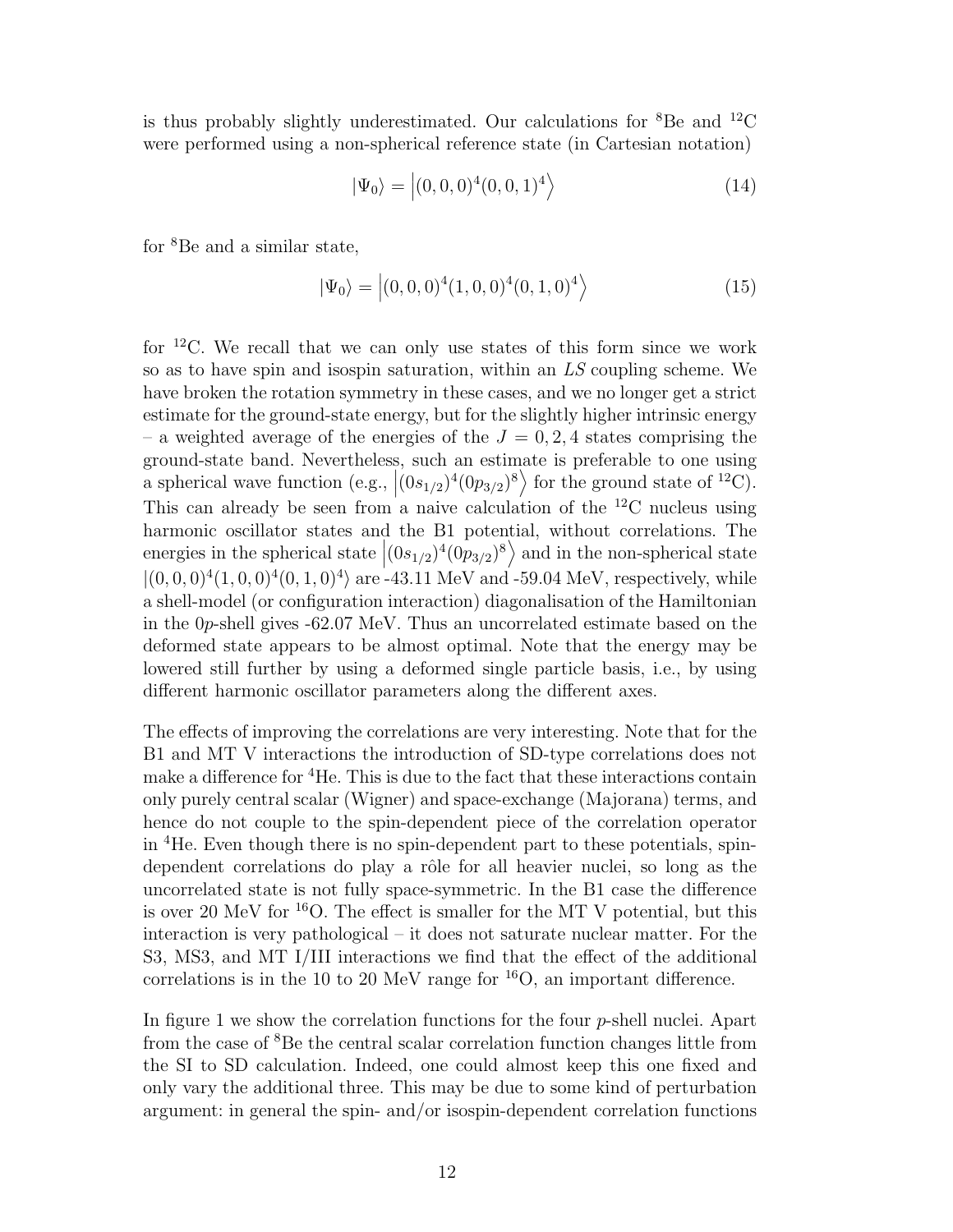

Fig. 1. The calculated correlation functions in the case of the MS3 potential. Dashed lines correspond to purely central scalar SI correlations and solid lines to SD correlations of V4 type. In the latter case the labels 1,  $\sigma$ ,  $\tau$  and  $\sigma\tau$  correspond to the terms  $k = 1, 2, 3$  and 4 in the parametrisation of eqs. (8) and (9). As discussed in the text, for helium only two such functions should be used.

are a lot smaller than the central one. The spin and isospin correlation functions are almost equal in magnitude but opposite in sign. There is no obvious argument why this should be so, but it may be due to some approximate persistence of the corresponding exact relation in the case of <sup>4</sup>He.

In order to be able to judge the power of our technology we compare several different methodologies for the purely scalar MT V potential in table 3. For <sup>4</sup>He our results compare favourably with the Green's function and diffusion Monte Carlo results, both of which have now been superseded by various highly accurate calculations, including one based on the stochastic variational principle (see ref. [6] and references in that paper). More surprising is the comparison for  $^{16}$ O. For the MT V potential, with its extremely strong binding, <sup>16</sup>O is a high-density system. Our calculations with only two-body correla-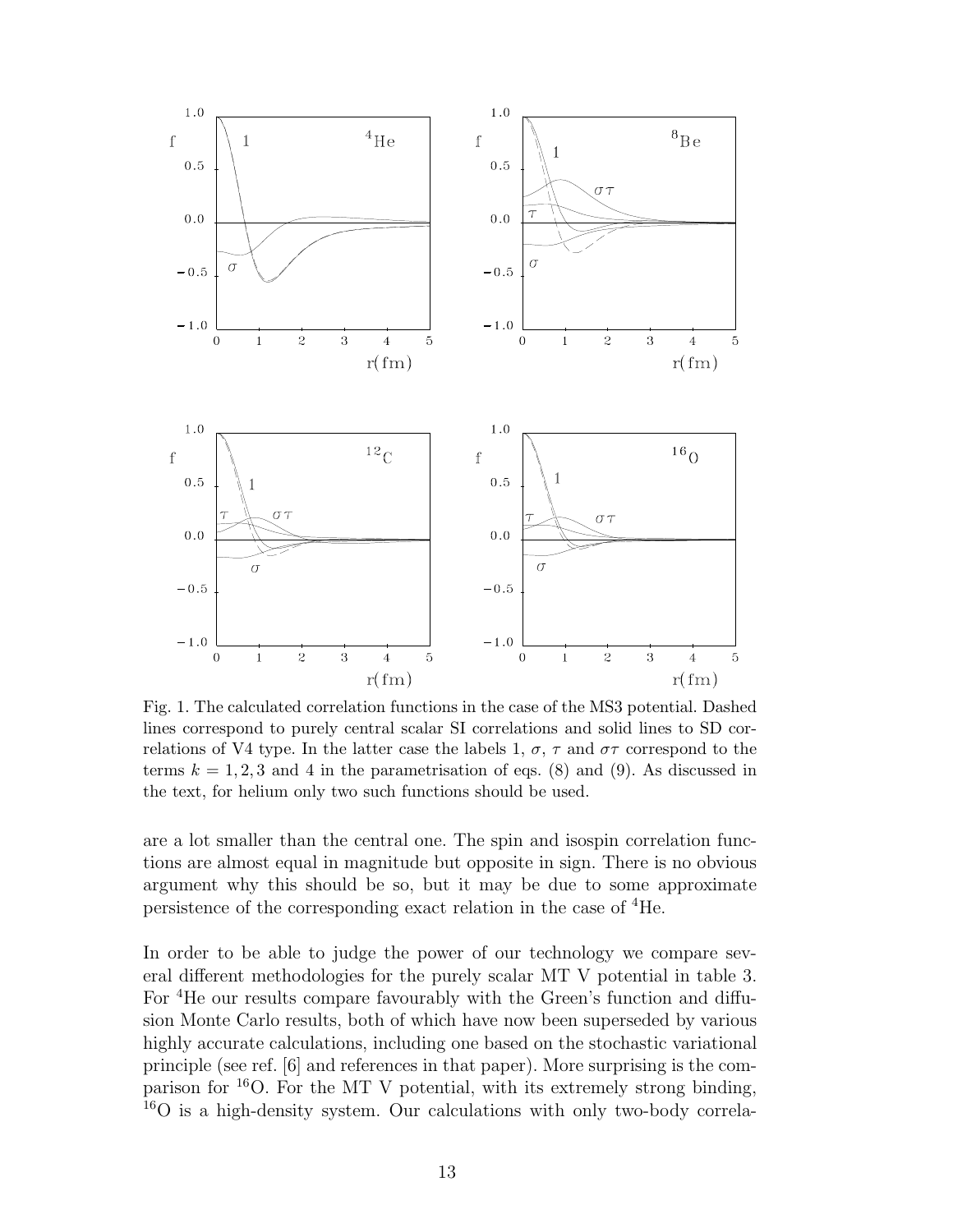A comparison of the binding energies (in MeV) of <sup>4</sup>He and <sup>16</sup>O using various techniques with the Malfliet-Tjon MT V potential. TICI2 is the method presented in this paper, VMC are various variational Monte Carlo calculations, GFMC and DMC are fixed-node Green's function and diffusion Monte Carlo methods, FHNC is the Fermi hypernetted chain method based on a Jastrow wave function, IDEA is the socalled integro-differential equation approach, and SVM is the stochastic variational method.

|                | $^{4}$ He             | $16\Omega$            |
|----------------|-----------------------|-----------------------|
| TICI2(SI)      | 29.45                 | 966.65                |
| TICI2(SD)      | 29.45                 | 973.67                |
| <b>VMC</b>     |                       | $1024 \pm 5$ [14]     |
|                |                       | $1103 \pm 1$ [15]     |
|                |                       | $1138.5 \pm 0.2$ [16] |
| GFMC [14]      | $31.3 \pm 0.2$        | $1194 \pm 20$         |
| DMC            | $31.32 \pm 0.02$ [17] | $1189 \pm 1$ [16]     |
| FHNC/ $0$ [18] |                       | 987 / 1152            |
| $FHNC//0$ [19] |                       | 1059 / 1055           |
| IDEA $[20]$    | $30.7 - 31.2$         | $1021 - 1027$         |
| $SVM$ [6]      | 31.360                |                       |

tions are able to reproduce over 80% of the binding energy (974 MeV for TICI2(SD) as compared to 1189 MeV for the very accurate DMC result). Inclusion of state-independent three-body correlations in our calculation  $-$  a relatively straightforward extension – should probably be able to give a highly accurate answer.

The TICI2 method also appears to be competitive with several of the methods based on Jastrow-correlated non-interacting wave functions of a single Slater determinant form, where the Jastrow correlation operator is a product over all pairs of particles of a scalar (state-independent) pair function of the interparticle distance only. The many-body energy expectation value for such trial Jastrow wave functions cannot be calculated analytically, but may be calculated within controlled error bands using variational Monte Carlo (VMC) techniques. Each of the three VMC results cited in table 3 is of this form, with the differences between them resulting from different choices of single-particle wave functions and from different forms of the Jastrow correlation function over which the variational search is made. These are discussed in more detail below. As an alternative to the stochastically exact VMC calculations of the energy expectation value, the various Fermi hypernetted chain (FHNC) approximations [5,18,19] represent massively resummed cluster expansions of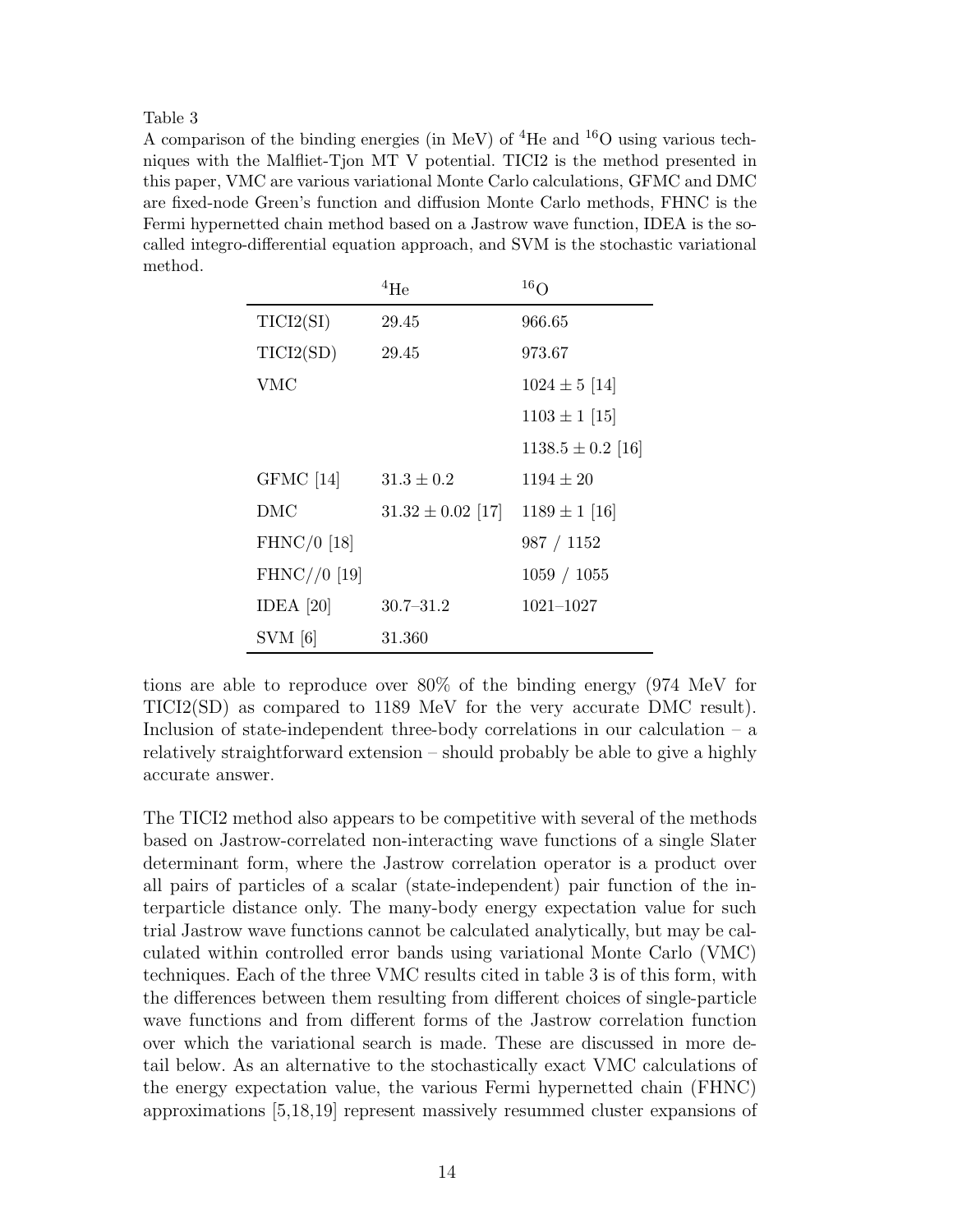the same quantity, in which some cluster terms (of chain or ladder form) are summed to all orders but various so-called elementary diagrams are neglected or approximated. The resulting FHNC approximants for the ground-state energy are no longer strict variational bounds, insofar as the higher-order terms have been neglected.

Firstly, the VMC result of  $1024 \pm 5$  MeV for the binding of <sup>16</sup>O with the MT V potential from ref. [14] uses single-particle wave functions generated by a Woods-Saxon potential and a scalar Jastrow correlation function obtained from a constrained Euler-Lagrange optimisation of the second order cluster expansion approximation to the energy functional. We note that the corresponding result from the lowest order FHNC calculation, in the formulation of Fantoni and Rosati, the so-called FHNC/0 method [18] in which the elementary diagrams are neglected completely, using the same single-particle wave functions and Jastrow correlation function, is 987 MeV. Secondly, the VMC result of  $1103 \pm 1$  MeV from ref. [15] for the <sup>16</sup>O binding energy employs harmonic oscillator single-particle wave functions and a Jastrow correlation function of Gaussian form,  $f(r) = 1 + a \exp(-r^2/b^2)$ , with the oscillator length parameter and the constants  $a$  and  $b$  optimised. Finally, the similar VMC result of  $1138.5 \pm 0.2$  from ref. [16] uses optimised harmonic oscillator single-particle wave functions and a Jastrow correlation function of the form  $f(r) = \exp(-a e^{-br}).$ 

We note that a so-called FHNC//0 calculation for  $^{16}O$  using the MT V potential has been performed by Krotscheck [19]. By using the best possible choices for both the single particle wave functions and the Jastrow correlation function (i.e., by solving the corresponding Euler-Lagrange equation which arise by making the FHNC//0 energy functional stationary) he obtains a value of 1059 MeV for the binding energy. Furthermore, by optimising only the Jastrow correlation function via his Euler-Lagrange approach, and using single-particle wave functions obtained from a Woods-Saxon potential which reproduces the r.m.s. radius of the GFMC calculation of ref. [14], he obtains the only very slightly worse value of 1055 MeV. He estimates, using the  $FHNC/C$  approximation that the contribution from the neglected exchange diagrams is 14 MeV. We also note that by employing precisely the same nearly optimal Woods-Saxon single-particle wave functions, but with a Jastrow correlation function obtained from a constrained minimisation of the two-body cluster expansion approximation to the energy functional, a corresponding FHNC/0 calculation [18] gives a <sup>16</sup>O binding energy of 1152 MeV. This difference of nearly 100 MeV is presumably a measure of the uncertainty in the FHNC/0 results, in the light of the other results cited. It seems rather unlikely that the corresponding VMC calculation for this same wave function will give such a large value for the binding energy. It would thus appear that the latter FHNC/0 result does not provide a true variational estimate. We defer to sec. 4 a further discussion of the FHNC results.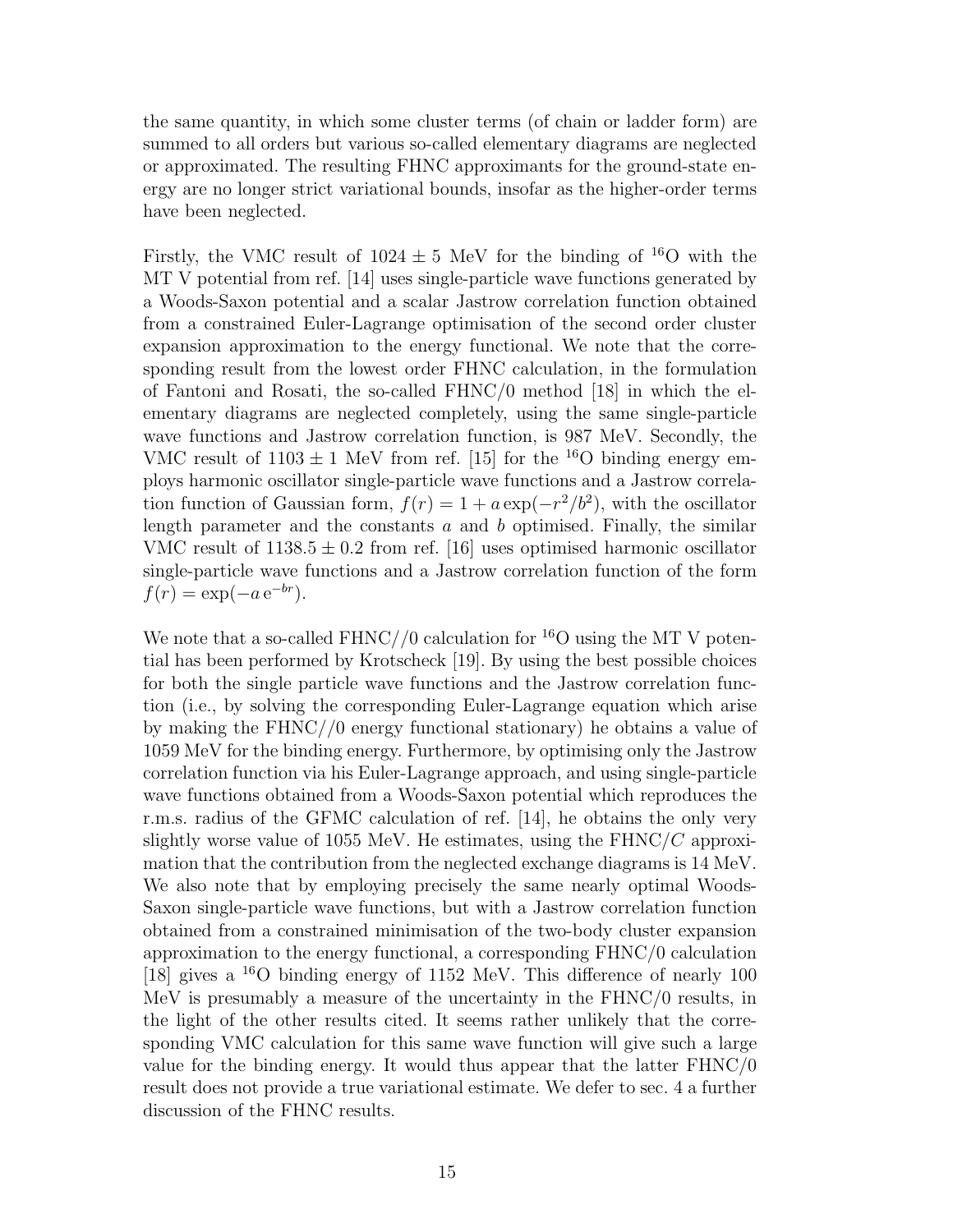A comparison of the binding energies (in MeV) of <sup>12</sup>C and <sup>16</sup>O using various techniques with the Brink-Boeker B1 potential. For a description of the methods see the caption of the previous table. FAHT is a cluster expansion.

|             | $^{12}$ C      | 16 <sub>O</sub>          |
|-------------|----------------|--------------------------|
| TICI2(SI)   | 84.91          | 145.94                   |
| TICI2(SD)   | 103.93         | 167.30                   |
| VMC $[21]$  | $82.9 \pm 0.2$ | $150.9 \pm 0.3$          |
| FHNC/0      |                | $168.2^a / 167.2^b$ [18] |
|             | $68.9^{c}[5]$  | $161.7$ [5]              |
| FHNC-1      |                | $150.4^a / 152.4^b$ [18] |
|             | 63.7 $^c$ [5]  | $151.4^c$ [5]            |
| FAHT-4 [21] | 82.3           | 148.6                    |
| IDEA $[20]$ | $79.8 - 80.1$  | $164.4 - 165.2$          |

<sup>a</sup> state-independent Gaussian, LS coupling

 $<sup>b</sup>$  state-independent 2-body Euler-Lagrange, LS coupling</sup>

 $c$  state-independent 2-body Euler-Lagrange,  $jj$  coupling

The reason for investigating the MT V potential is that quite a few results are available, including very good GFMC and DMC calculations. However, we also investigate the B1 and MS3 potentials which have more sensible saturation properties, but for which no "exact" results are available to act as a benchmark for the calculations. B1 is a Wigner-plus-Majorana potential, whereas MS3 is a full V4-type potential. It is interesting to look at both potentials in turn, since they highlight different aspects of the use of V4-type correlations.

For the Brink-Boeker B1 potential we present results in table 4 for the nuclei  $12^{\circ}$ C and  $16^{\circ}$ , the only nuclei for which several other results are available. For <sup>12</sup>C we must distinguish between calculations like our own that studied the intrinsic state for the ground-state band and those that start from a spherical state. Unfortunately, there are no GFMC or DMC results available for either nucleus with the B1 potential, and we can only compare with the results from other many-body techniques. All of the other results in table 4, except those from IDEA, are based on a Jastrow form of the wave function, again using a scalar (state-independent) correlation operator. The results labelled FAHTn are from an nth order cluster expansion of the Jastrow energy functional in the so-called factorised Aviles-Hartogh-Tolhoek decomposition [22], which is multiplicative van Kampen-like version of the original additive Ursell-like AHT version.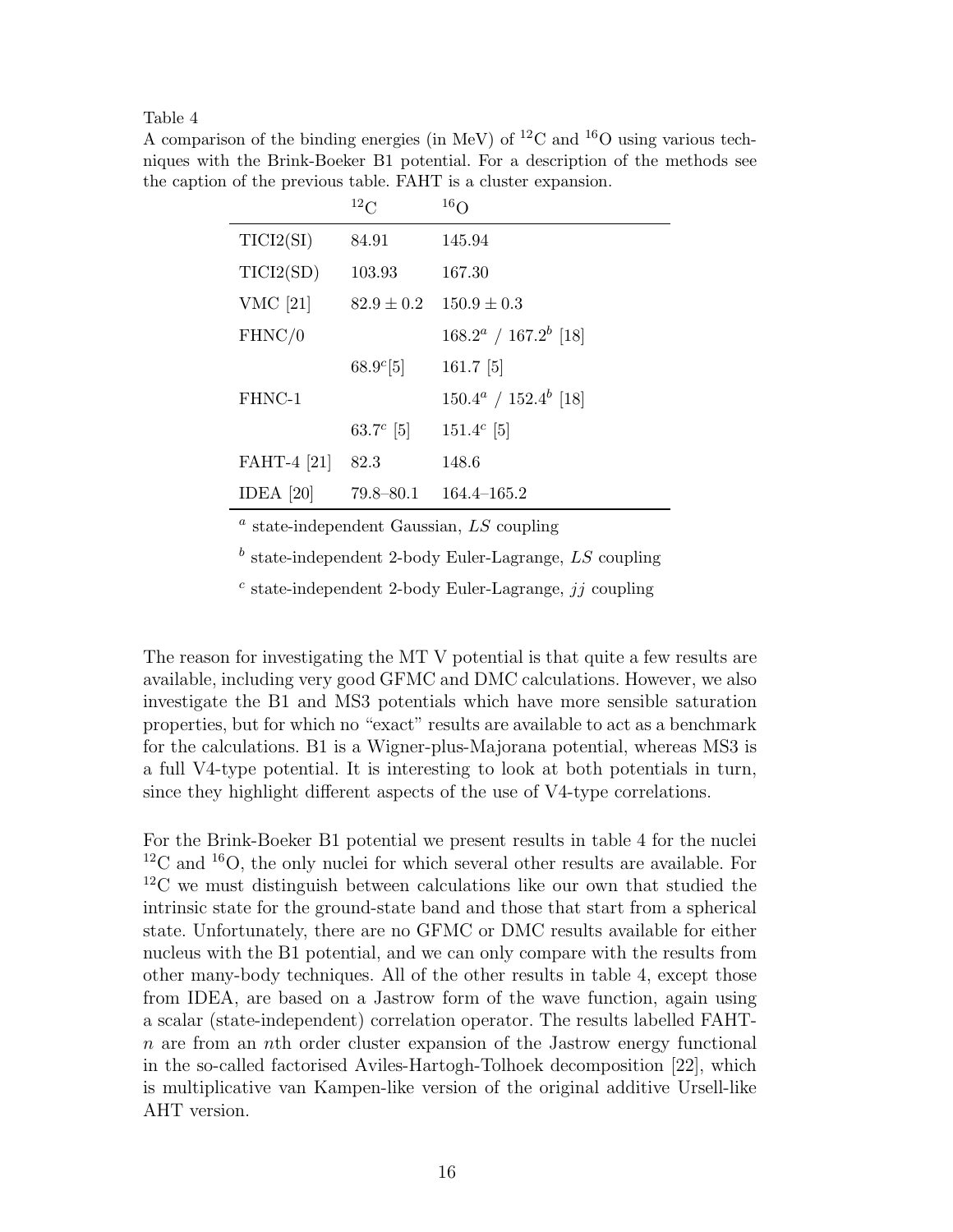Our SI calculation for  ${}^{12}$ C results in slightly better values for the binding energy than the VMC and FAHT calculations. Note, however, that Jastrow calculations with anisotropic HO wave functions result in an increase of the binding energy of around 10 MeV ( $92.3 \pm 0.3$  MeV with the VMC method of [21]). However, when we include state-dependent (SD) correlations in our TICI2 calculation we find an increase in binding of nearly 20 MeV. Bearing in mind that our results are fully variational it is clear that our TICI2(SD) calculation is better than any of the other results shown for  ${}^{12}$ C with the B1 potential. We note also that the results based on a spherical assumption give appreciably less binding for <sup>12</sup>C. This is particularly so for the FHNC results [5] based on a  $jj$  coupling scheme. We show results for both the lowest-order FHNC/0 approximation of the Fantoni-Rosati scheme, in which all elementary diagrams are neglected, and for their FHNC-1 approximation in which the first-order elementary exchange diagram has been included. Such diagrams are clearly likely to be of more importance for potentials of the B1 type with an appreciable Majorana component than for purely scalar potentials of the MT V type. The effect of their inclusion is seen to reduce the binding. The discrepancy between the VMC result [21] of  $82.9 \pm 0.2$  MeV and the FHNC-1 result  $[5]$  in the jj basis of 63.7 MeV is surprisingly large. We note, however, that the state-independent Jastrow calculations in ref. [5] were obtained in a calculation which included the Coulomb force, by minimisation of the energy at the second order of the cluster expansion. The results shown in table 4 have been obtained by subtracting out the quoted values of the Coulomb energy to the binding energies given in ref. [5]. Clearly, it is conceivable that had the minimisation been done without the inclusion of the Coulomb force, slightly improved results might have been obtained. We also note that the calculations in ref. [5] were performed with Woods-Saxon single-particle wave functions, thereby making it impossible to remove centre-of-mass effects exactly.

In the case of  ${}^{16}O$  with the B1 potential we find similar results to the  ${}^{12}C$  case. Again our TICI2(SI) calculation gives a good result, and the improvement obtained by allowing for state-dependent correlations leads to what is possibly the best (and certainly the variationally most reliable) result now available for this case. The difference in binding between our SI and SD calculations of over 20 MeV is clearly very appreciable. We note that the FHNC/0 and FHNC-1 results for <sup>16</sup>O have been done in both LS [18] and jj [5] coupling schemes. For the former case we cite results using Jastrow correlation functions both parametrised as a Gaussian form,  $f(r) = 1 + a \exp(-r^2/b^2)$ , and from a constrained Euler-Lagrange minimisation of the second-order cluster energy. Woods-Saxon single-particle wave functions were used for all the FHNC results cited.

We turn lastly to the case of the MS3 potential, and we again compare our results with others for this potential for the same two nuclei,  $^{12}$ C and  $^{16}$ O. We note that results for these nuclei for the MS3 potential are also available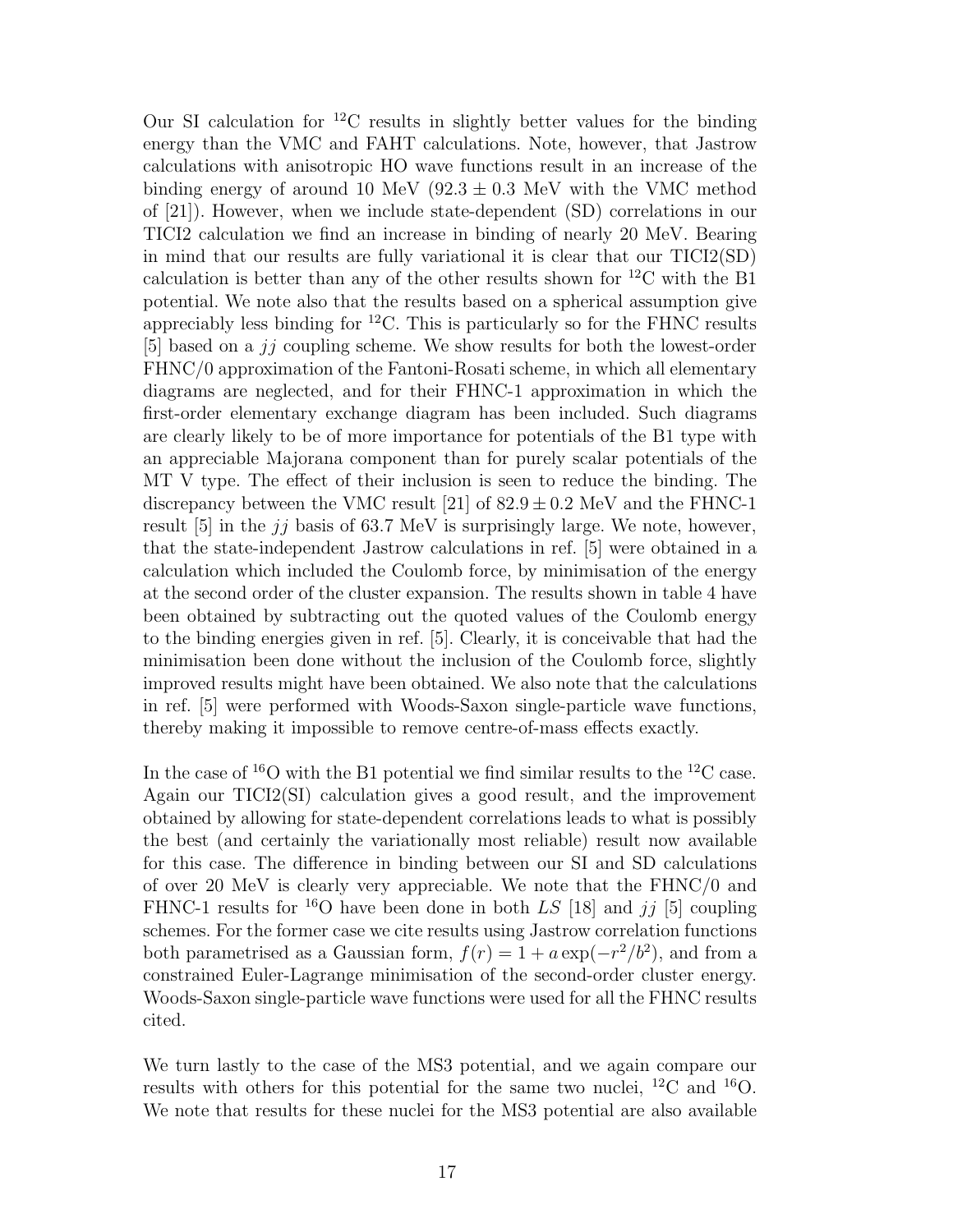A comparison of the binding energies (in MeV) of  ${}^{12}$ C and  ${}^{16}$ O using various techniques with the MS3 potential. For a description of methods see the caption of tables 3 and 4. BHF is the Brueckner-Hartree-Fock method.

|                        | 12C                     | 16 <sub>O</sub>           |
|------------------------|-------------------------|---------------------------|
| TICI2(SI)              | 46.22                   | 85.56                     |
| TICI2(SD)              | 62.99                   | 105.64                    |
| FHNC/0                 |                         | $113.5^a$ [18]            |
|                        | $36.5^{b}/54.2^{c}$ [5] | $108.1^{b}/145.5^{c}$ [5] |
| FHNC-1                 |                         | $105.3^a$ [18]            |
|                        | $34.7^{b}$ [5]          | $103.0^{b}$ [5]           |
| FAHT-3 (deformed) [12] | 51.4                    | 107.7                     |
| BHF $[12]$             |                         | 118.6                     |
| IDEA $[20]$            | 44.2–44.4               | $102.9 - 103.2$           |

<sup>a</sup> state-independent 2-body Euler-Lagrange, LS coupling

 $<sup>b</sup>$  state-independent 2-body Euler-Lagrange, jj coupling</sup>

 $c$  isospin-dependent 2-body Euler-Lagrange, jj coupling

within the FHNC framework using the  $jj$  coupling scheme and allowing, for the first time, some state-dependence in the Jastrow correlation operator. More explicitly, the authors of ref. [5] incorporate isospin-dependence by allowing different pairwise Jastrow functions for the proton-proton, neutron-neutron and proton-neutron pairs. Otherwise the FHNC results shown in table 5 are calculated as explained above for the B1 potential. We note again that the calculations of ref. [5] have included the Coulomb force. The results in table 5 have been obtained by subtracting out the cited Coulomb energy in each case. Once again, for  ${}^{12}$ C our results are better than all the others. The effect of the isospin-dependence in the FHNC calculation is comparable in magnitude to the effect of the state-dependence in our calculations. However, the FHNC results [5] are less bound for <sup>12</sup>C than our TICI2 results, presumably at least in part because of their use of a spherical reference state.

For the case of <sup>16</sup>O nucleus with the MS3 potential, the effect of the incorporation of the state-dependent correlations in our TICI2 calculations is again to increase the binding energy by about 20 MeV. Naively, one might have expected a somewhat larger increase than for the B1 potential, since the MS3 potential exploits the full V4 state dependence. Our own TICI2(SD) results are in this case close to most of the other results cited, with the exception of the isospin-dependent FHNC/0 result, where the gain in binding over the corresponding state-independent case is nearly 40 MeV. In view of the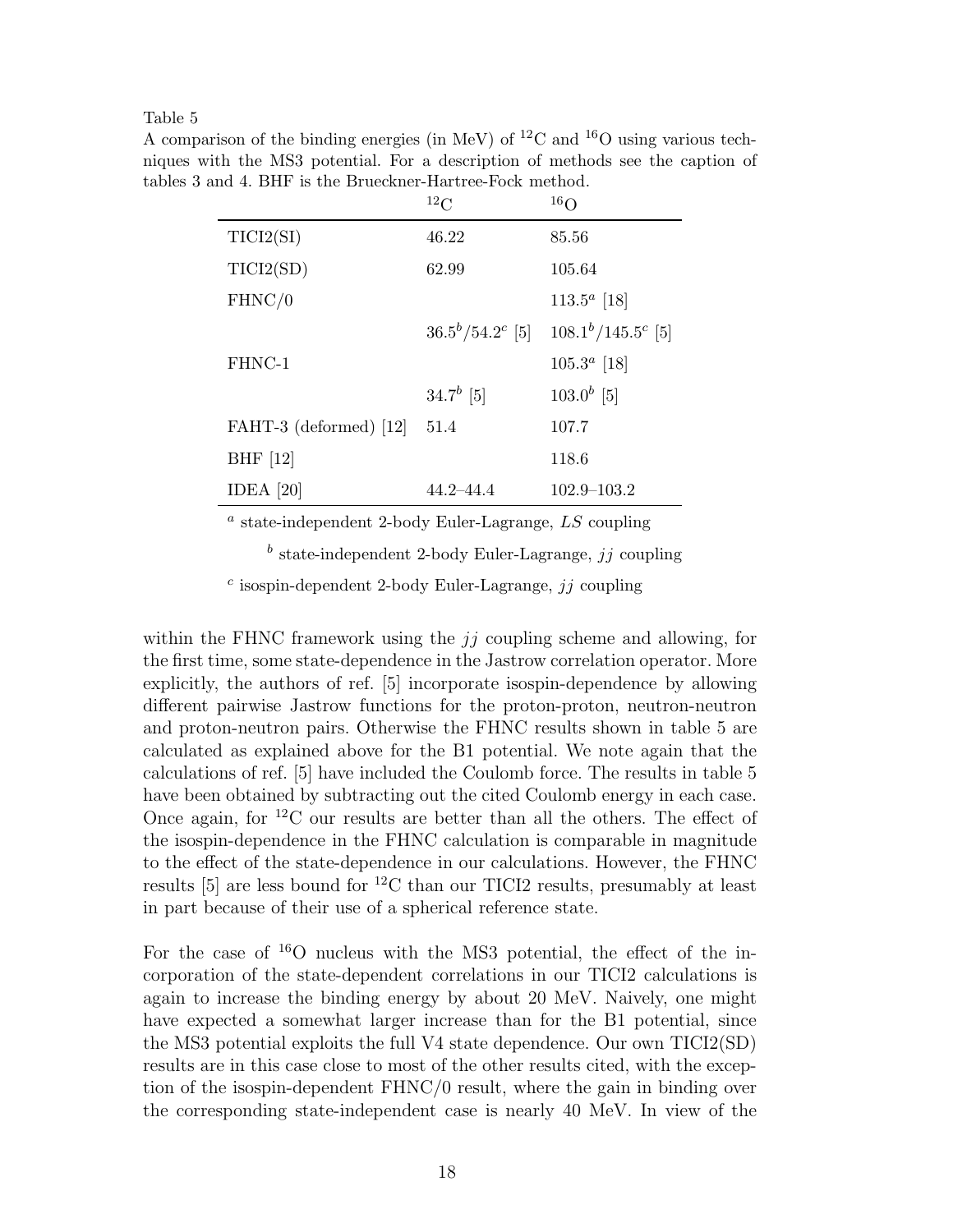non-variational nature of both the FHNC and Brueckner-Hartree-Fock (BHF) results, it is difficult to draw more detailed conclusions.

# 4 Discussion and outlook

We have demonstrated that the TICI2 methodology provides a very reasonable starting point for the calculation of the binding energies of light-to-medium mass nuclei. The important state-dependent pairwise correlation effects can be efficiently incorporated without destroying the variational bound. By contrast, most competing many-body methods suffer from various uncontrolled approximations, which often include the loss of a strict upper bound on the ground-state energy, even when the calculation starts from a variational framework. Such is often the case for FHNC and other more ambitious calculations performed within the correlated basis function (CBF) approach. Since such techniques provide perhaps the main competitor to our own approach outlined here, it is worth describing in some detail the source of the uncertainties that can typically arise in FHNC-type calculations.

In a nutshell, the standard FHNC formulation of Fantoni and Rosati sums all of the Jastrow cluster-expansion terms that can readily be summed by one-dimensional integral equations (see ref. [5] and references cited therein for details). One drawback of this procedure is that certain cancellations between elementary exchange diagrams are thereby ignored. The resulting  $FHNC/n$ scheme then classifies the only omitted diagrams, the so-called elementary diagrams, according to their number of vertices or points. Thus, the  $FHNC/n$ approximation includes elementary diagrams with up to n vertices. The resulting prescription is both clear-cut and leads to relatively simple integral equations which are valid for small distances. Nevertheless, the long-range parts are more problematic. In particular, for infinite homogeneous systems one neither expects to get nor obtains the correct behaviour of the liquid structure function  $S(k)$  as  $k \to 0$ . Moreover this prescription does not allow, in principle, for correct optimisation.

In contrast to the Fantoni-Rosati FHNC/n scheme, Krotscheck has proposed a different classification which maintains the Pauli principle at each step. One possibility among several to accomplish this is to classify the exchange diagrams with respect to the number of internal lines rather than vertices. The resulting lowest-order approximant in this scheme is termed FHNC//0. In some well-defined sense it sums the union of the equivalents of the ring diagrams with a bare particle propagator and bosonic ladder terms. Effectively, for the case of infinite homogeneous systems, it sums correctly and self-consistently the most important diagrams in coordinate space when short-range correlations are important, and in momentum space when long-range correlations are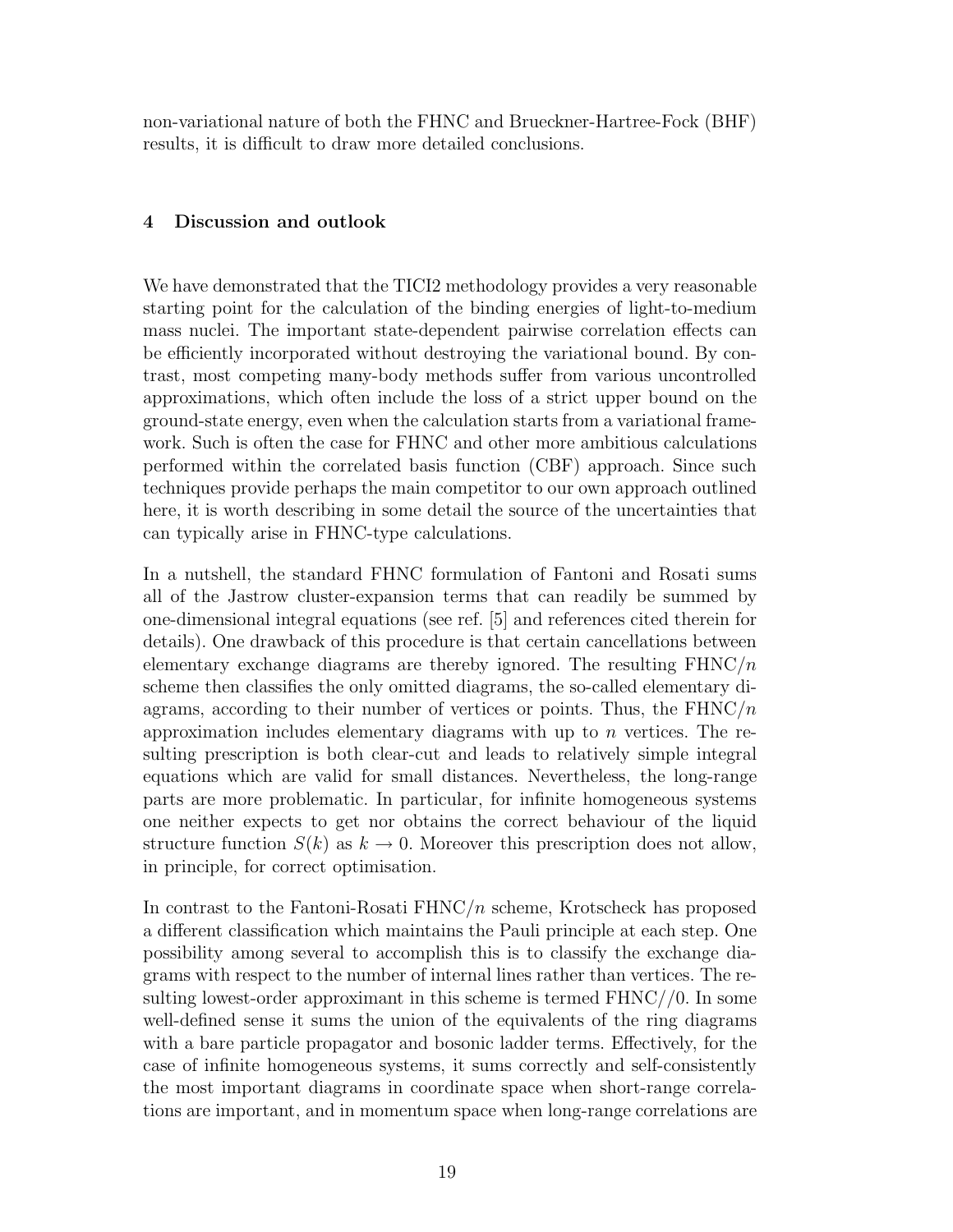important. In turn this leads to an inconsistency between the pair distribution function,  $q(r)$ , and the liquid structure function,  $S(k)$ .

From the above brief discussion it should be clear that the main difficulty and uncertainty in FHNC techniques is in the treatment of elementary exchange diagrams. We have already seen in sec. 3 the differences between the FHNC/0 and FHNC-1 results, where the latter incorporates only the first-order elementary exchange diagram from the FHNC/4 set. We also note in this context that the  $FHNC/C$  scheme of Krotscheck provides another means of incorporating the omitted diagrams. Basically this scheme exploits the fact that one knows the values of these diagrams in the case of an infinite homogeneous system at momentum transfers  $k = 0$  and  $k = 2k_F$ , where  $k_F$  is the Fermi momentum. The  $FHNC/C$  scheme uses these exact properties to estimate the value of the omitted terms by a simple polynomial interpolation between these limits. Thus  $FHNC/C$  is a superset of  $FHNC/0$ , but with an approximate treatment of what the latter omits. Such a correction of the FHNC/0 equations is necessary for the optimisation. We have already commented in sec. 3 on the discrepancy between the FHNC/0 and FHNC//0 results in the case of  $^{16}$ O with the MT V potential. It has been shown [19] that inclusion of the C class of diagrams has only a marginal influence.

Apart from the above difficulties and uncertainties over the treatment of elementary exchange diagrams, the incorporation of state-dependent correlations into FHNC treatments is also very fraught with difficulty. This arises essentially due to the non-commutativity of the correlation operators in a Jastrowtype product wave function when the scalar Jastrow function is replaced by an operatorial sum. The isospin-dependent correlations introduced in ref. [5] very recently, and reported in sec. 3, have led to workable FHNC calculations only because in this case the corresponding operators commute among themselves. The introduction of more complicated operatorial forms (e.g., of the sort used by us) will not provide such a straightforward extension. Our own TICI2 method does not suffer from these drawbacks.

We now turn briefly to the alternative IDEA approach, which is formulated purely in terms of the hyper-radius and the relative coordinate of the two particles needed to describe the pair correlations incorporated in the method. In this method, as currently practised, several uncontrolled and often unjustified approximations are made. As a consequence the results are non-variational, and usually one has a range of values depending on which of many approximations has been made, none of which is fundamentally preferred to another. A recent investigation [23] of a simple model suggests rather forcefully that even if no approximations are made, the inclusion of the hyper-radial excitations in a many-body wave function that lies at the heart of the IDEA method does not provide a very cost-effective improvement. This study suggest that it would be much more efficient to include pair (and triplet, etc.) correlations to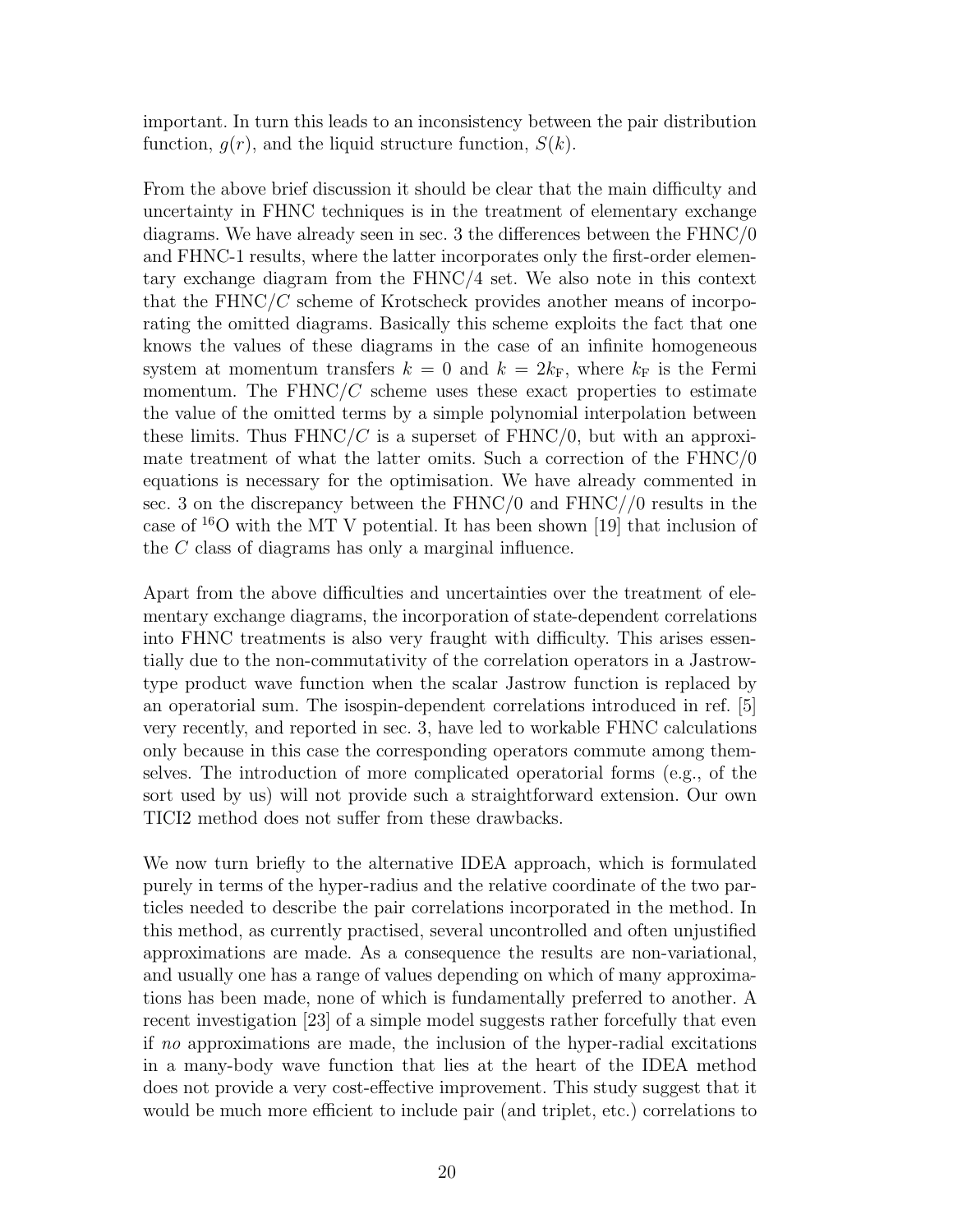the best of one's ability, as done in the present work. From this viewpoint our own method of incorporating pair correlations is far more systematic than in the IDEA methodology.

In conclusion, our method works well for interactions and correlations of V4 form. Of course one needs a much more complicated interaction to describe phase shifts well: the latest Argonne V18 interaction has 18 components. Even though it may not be immediately obvious what kind of correlations are important when one wishes to deal with such a complicated force, it is clear that the first step is to look at interactions and correlations of the V6 form, where one includes the tensor force and tensor correlations. Such an investigation is now under way, and it appears that the methodology sketched in Sec. 2 can be extended to deal with such a more realistic force. Actually when we have V6 type correlations, we may already pick up the major part of the spin-orbit force as well; at this level there is no easy match between the operatorial structure of the correlations and that of the potential.

In the end we shall also have to include three-body correlations. Since the effect of such correlations is not expected to be very large, one might hope that inclusion of state-independent three-particle correlations is enough. This would still lead to very complicated calculations, but we believe that we can certainly deal with such a scheme. Indeed, we have already reported such results for <sup>4</sup>He using purely central (scalar) potentials [4]. Results for heavier nuclei with more realistic potentials will be reported in the future.

## Acknowledgements

This work was supported by DGICyT (Spain) grant PB92-0820, and by a research grant from the Engineering and Physical Sciences Research Council (EPSRC) of Great Britain. One of us (P.I.M.) acknowledges DGICyT (Spain) for a fellowship.

## References

- [1] N. S. Pudliner, V. R. Pandharipande, J. Carlson and R. B. Wiringa, Phys. Rev. Lett. 74 (1995) 4396.
- [2] W. Glöckle and H. Kamada, Phys. Rev. Lett. **71** (1993) 971.
- [3] A. Kievsky, M. Viviani and S. Rosati, Nucl. Phys. A 551 (1993) 241; A 577 (1994) 511.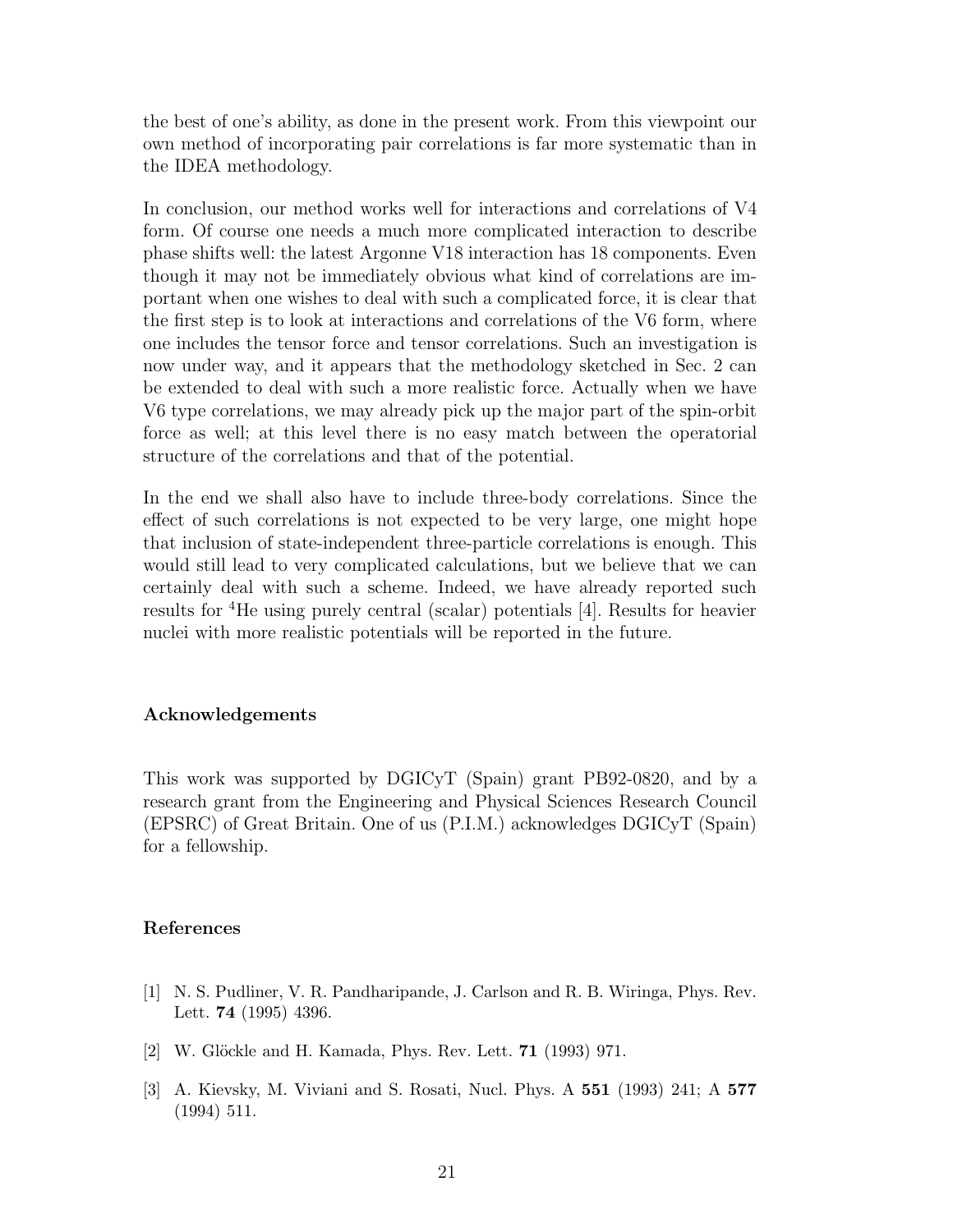- [4] R. F. Bishop, M. F. Flynn, M. C. Boscá, E. Buendía and R. Guardiola, Phys. Rev. C 42 (1990) 1341; Condensed Matter Theories, vol. 5, V. C. Aguilera-Navarro, ed. (Plenum Press, N.Y., 1990), p. 253; J. Phys. G: Nucl. Part. Phys. 16 (1990) L61; R. F. Bishop, E. Buendía, M. F. Flynn and R. Guardiola, Condensed Matter Theories, vol. 6, S. Fantoni and S. Rosati, eds. (Plenum Press, N.Y., 1991), p. 405; J. Phys. G: Nucl. Part. Phys. 17 (1991) 857; J. Phys. G: Nucl. Part. Phys.
- [5] F. Arias de Saavedra, G. Co', A. Fabrocini and S. Fantoni. "Model calculations of doubly closed shell nuclei in CBF theory III. j-j coupling and isospin dependence". Preprint [nucl-th/9604013](http://arxiv.org/abs/nucl-th/9604013), Nucl. Phys. A, in press.

18 (1992) 1157; J. Phys. G: Nucl. Part. Phys. 19 (1993) 1663.

- [6] K. Varga and Y. Suzuki, Phys. Rev. C 52 (1995) 2885; Phys. Rev. A 53 (1996) 1907.
- [7] J. Carlson and M. H. Kalos, Phys. Rev. C 32 (1985) 2105.
- [8] S. C. Pieper, R. B. Wiringa and V. R. Pandharipande, Phys. Rev. C 46 (1992) 1741.
- [9] I. R. Afnan and Y. C. Tang, Phys. Rev. 175 (1968) 1337.
- [10] R. Guardiola, Nucl. Phys. A 328 (1979) 490.
- [11] D. M. Brink and E. Boeker, Nucl. Phys. A 91 (1967) 1.
- [12] R. Guardiola, A. Faessler, H. Müther and A. Polls, Nucl. Phys. A 371 (1981) 79.
- [13] R. A. Malfliet and J. A. Tjon, Nucl. Phys. A 127 (1969) 161.
- [14] J. G. Zabolitzky and M. H. Kalos, Nucl. Phys. A 356 (1981) 114; U. Helmbrecht and J. G. Zabolitzky, Nucl. Phys. A 442 (1985) 109; J. G. Zabolitzky, K.E. Schmidt and M.H. Kalos, Phys. Rev. C 25 (1982) 1111.
- [15] E. Buendía and R. Guardiola, Condensed Matter Theories, vol. 8, L. Blum and F. B. Malik, eds. (Plenum Press, N.Y., 1993), p. 301.
- [16] S. A. Chin and E. Krotscheck, Nucl. Phys. A 560 (1993) 151.
- [17] R. F. Bishop, E. Buendía, M. F. Flynn and R. Guardiola, J. Phys. G: Nucl. Part. Phys. 18 (1992) L21.
- [18] G. Co', A. Fabrocini, S. Fantoni and I. E. Lagaris, Nucl. Phys. A 549 (1992) 439.
- [19] E. Krotscheck, Nucl. Phys. A 465 (1987) 461.
- [20] R. Brizzi, M. Fabre de la Ripelle and M. Lassaut, Nucl. Phys. A 596 (1996) 199.
- [21] M. C. Boscá, E. Buendía and R. Guardiola, Phys. Lett. B  $198$  (1987) 312; Condensed Matter Theories, vol. 3, J. Arponen, R. Bishop, M. Manninen, eds. (Plenum Press, N.Y., 1987), p. 101.